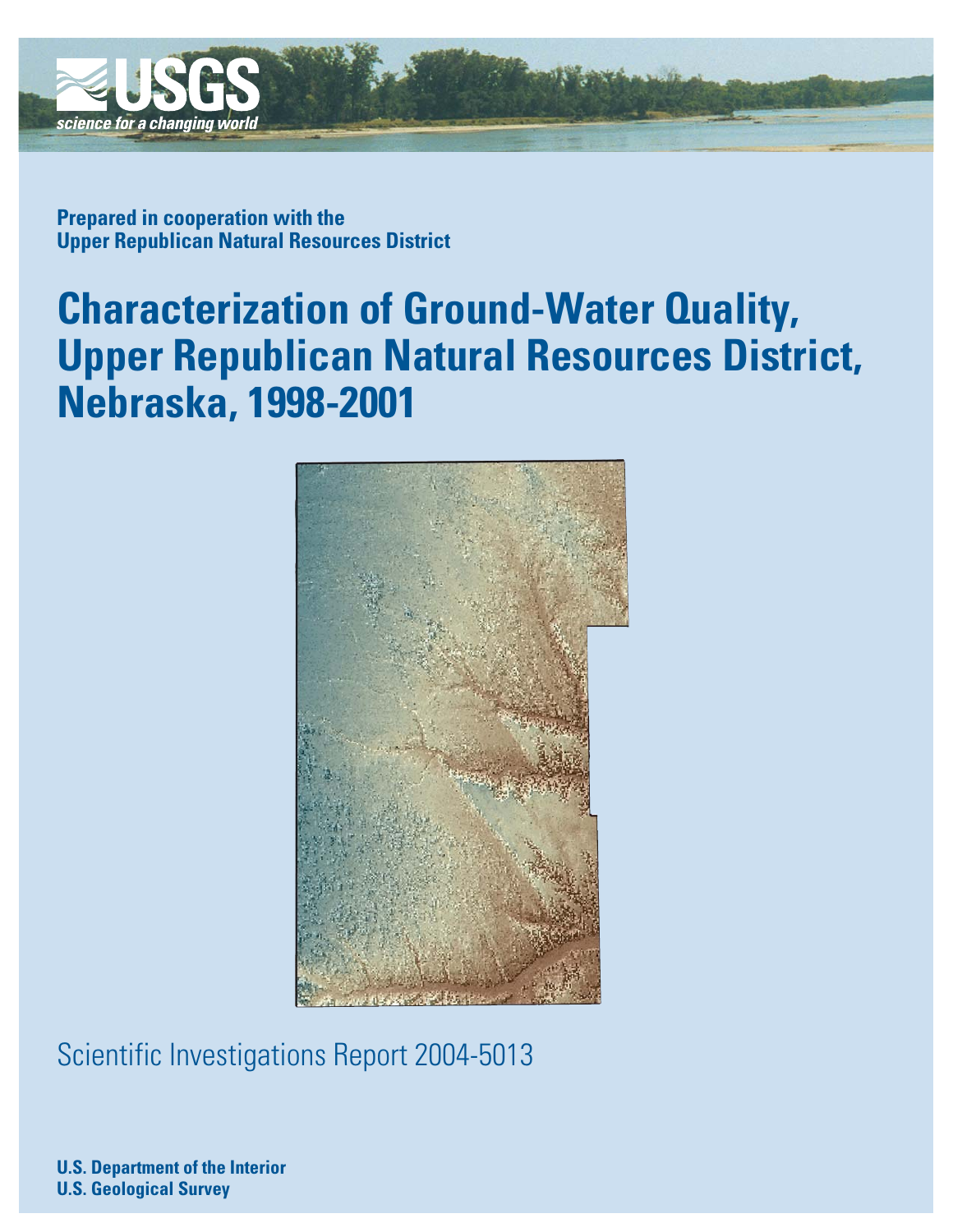By Jill D. Frankforter and Daniele T. Chafin

Prepared in cooperation with the Upper Republican Natural Resources District

Scientific Investigations Report 2004-5013

**U.S. Department of the Interior U.S. Geological Survey**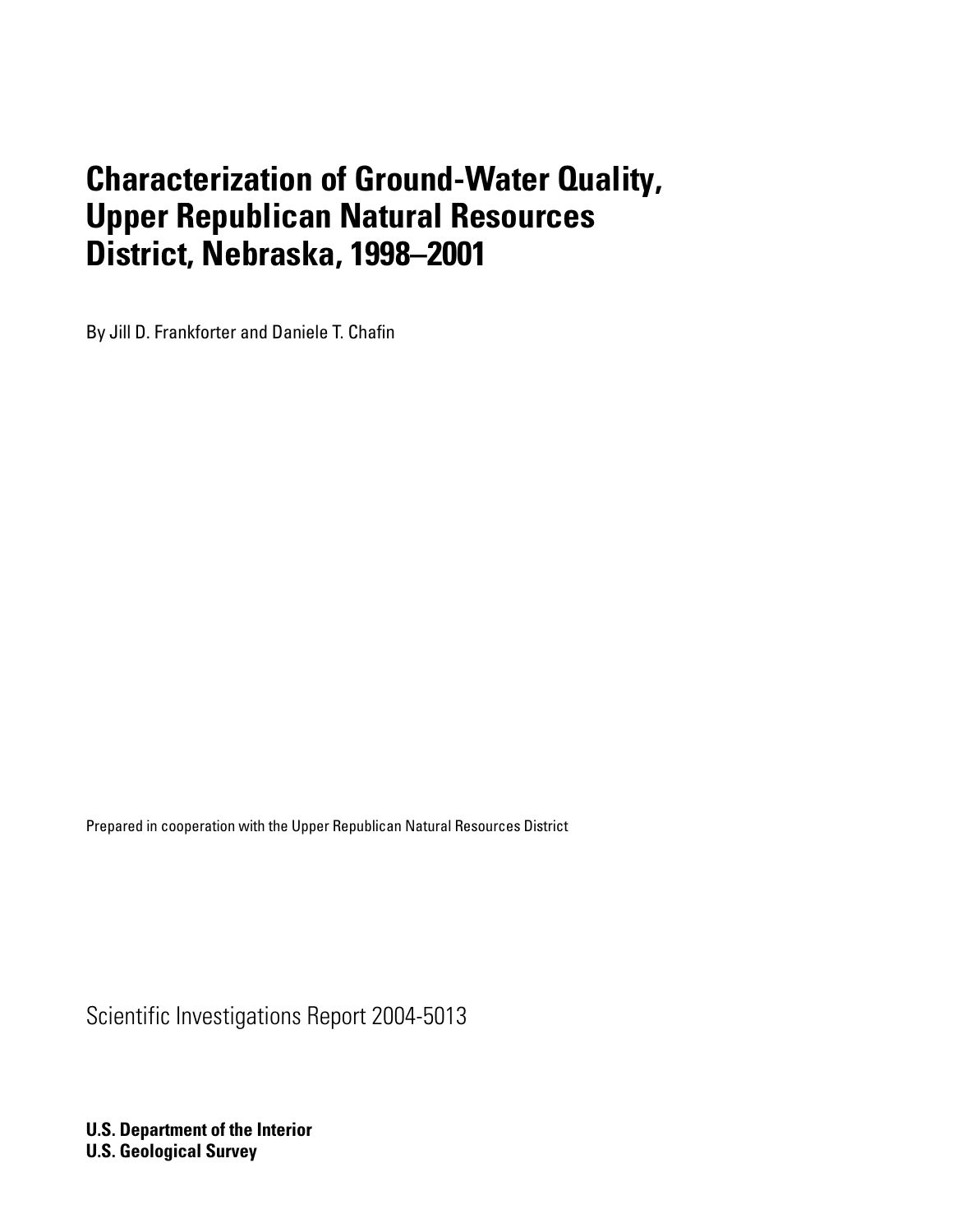## **U.S. Department of the Interior**

Gale A. Norton, Secretary

## **U.S. Geological Survey**

Charles G. Groat, Director

#### U.S. Geological Survey, Reston, Virginia: 2004

For sale by U.S. Geological Survey, Information Services Box 25286, Denver Federal Center Denver, CO 80225

For more information about the USGS and its products: Telephone: 1-888-ASK-USGS World Wide Web: http://www.usgs.gov/

Any use of trade, product, or firm names in this publication is for descriptive purposes only and does not imply endorsement by the U.S. Government.

Although this report is in the public domain, permission must be secured from the individual copyright owners to reproduce any copyrighted materials contained within this report.

*Suggested citation:*

*Frankforter, J.D., and Chafin, D.T., 2004, Characterization of ground-water quality, Upper Republican Natural Resources District, Nebraska, 1998-2001: U.S. Geological Survey Scientific Investigations Report 2004-5013, 24 p.*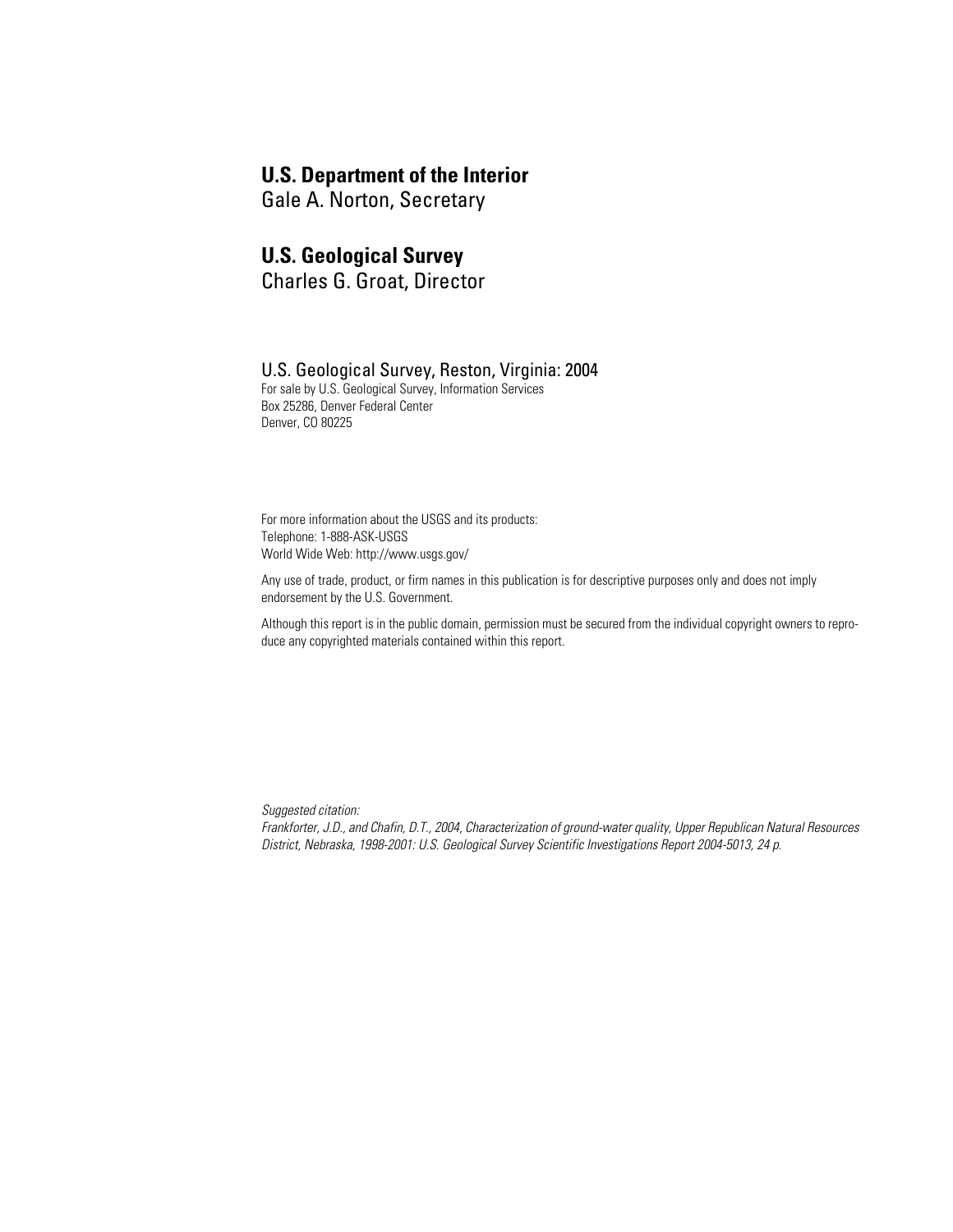# **Contents**

| Water-Quality Sampling and Laboratory Analytical Methods  12                                                   |
|----------------------------------------------------------------------------------------------------------------|
|                                                                                                                |
| Coliform Bacteria and Nitrate (and according contract and all the Microsoft Alexander Microsoft Alexander Micr |
|                                                                                                                |
|                                                                                                                |
|                                                                                                                |
|                                                                                                                |
|                                                                                                                |
|                                                                                                                |
|                                                                                                                |
|                                                                                                                |
|                                                                                                                |
|                                                                                                                |
|                                                                                                                |
|                                                                                                                |
|                                                                                                                |
|                                                                                                                |
|                                                                                                                |
|                                                                                                                |
|                                                                                                                |
|                                                                                                                |
|                                                                                                                |
|                                                                                                                |
|                                                                                                                |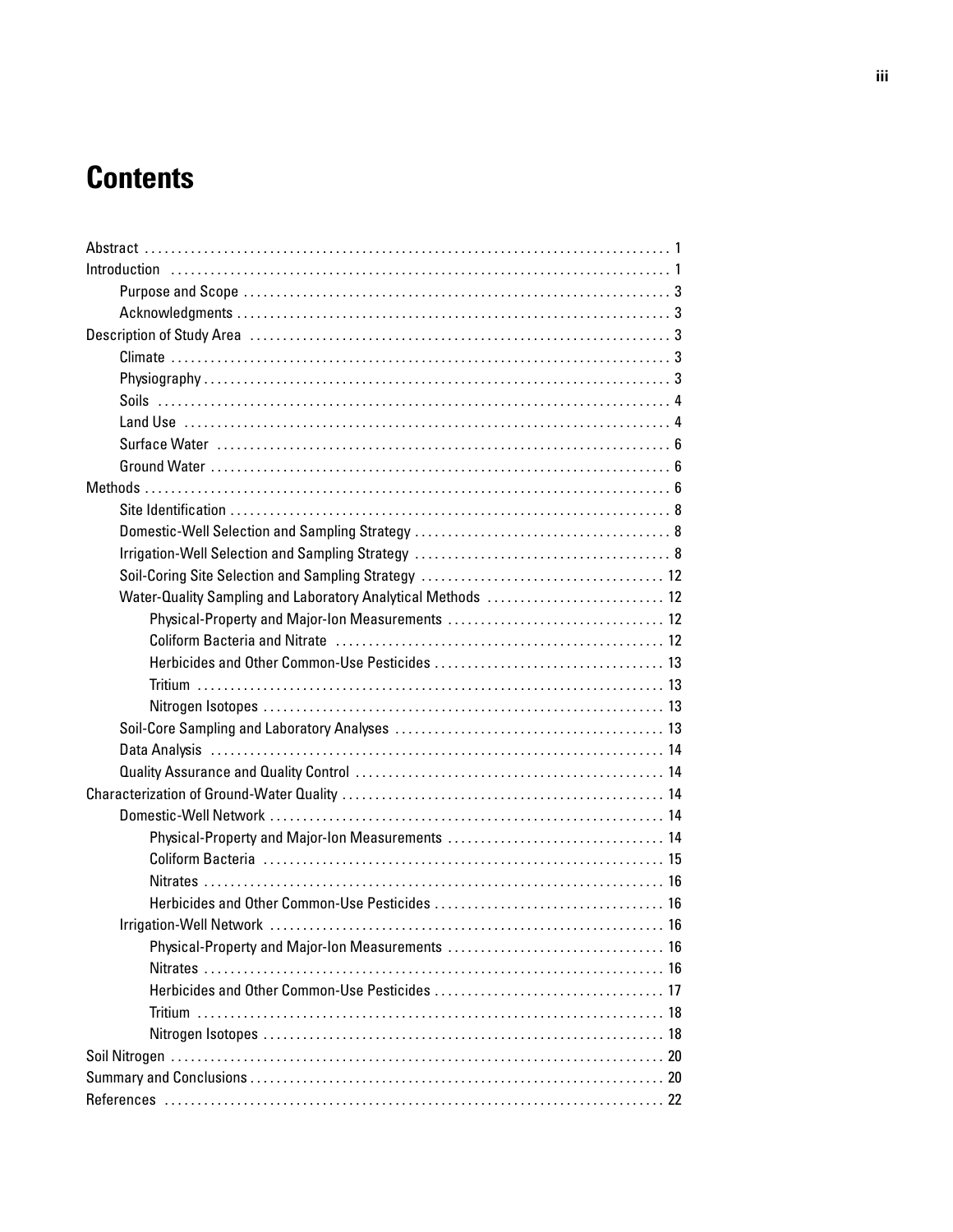# **Figures**

| 1.          | Map showing location of study area and land use, Upper Republican Natural                                                                                |  |
|-------------|----------------------------------------------------------------------------------------------------------------------------------------------------------|--|
| 2.          | Map showing soil types and locations of soil-sampling sites, Upper Republican                                                                            |  |
| 3.          | Map showing configuration of the water table, Upper Republican Natural                                                                                   |  |
| 4.          |                                                                                                                                                          |  |
| 5.          | Map showing nitrate concentration in ground water from selected domestic<br>wells, Upper Republican Natural Resources District, 1998-200110              |  |
| 6.          | Map showing nitrate concentration in ground water from selected irrigation<br>wells, Upper Republican Natural Resources District, 1998-200011            |  |
| $7_{\cdot}$ | Trilinear diagram showing water types for samples from selected domestic                                                                                 |  |
| 8.          | Trilinear diagram showing water types for samples from selected irrigation<br>wells, Upper Republican Natural Resources District, 1998-2000.  17         |  |
| 9.          | Map showing tritium and nitrogen-isotope values in water samples from selected<br>irrigation wells, Upper Republican Natural Resources District, 2000 19 |  |
| 10.         | Graphs showing nitrogen content in soil-core samples by depth, land use,<br>and soil type, Upper Republican Natural Resources District, 1998-99 21       |  |

# **Tables**

| $1_{-}$                          | Types and hydrologic characteristics of soils, Upper Republican Natural                                                                             |  |
|----------------------------------|-----------------------------------------------------------------------------------------------------------------------------------------------------|--|
| 2 <sub>1</sub>                   | Water-quality data for selected domestic wells, Upper Republican Natural                                                                            |  |
| 3.                               | Water-quality data for selected irrigation wells, Upper Republican Natural                                                                          |  |
| 4.                               | Unsaturated soil-coring site descriptions and nitrogen content of soil<br>samples, Upper Republican Natural Resources District, 1998-99. CD-ROM     |  |
| 5.                               | Summary statistics for ground-water quality constituents in samples from<br>selected domestic wells, Upper Republican Natural Resources District,   |  |
| 6.                               | Summary statistics for ground-water quality constituents in samples from<br>selected irrigation wells, Upper Republican Natural Resources District, |  |
| $7_{\scriptscriptstyle{\ddots}}$ | Total and fecal coliform bacteria data from selected domestic wells,                                                                                |  |
|                                  | Upper Republican Natural Resources District, 1998 and 1999CD-ROM                                                                                    |  |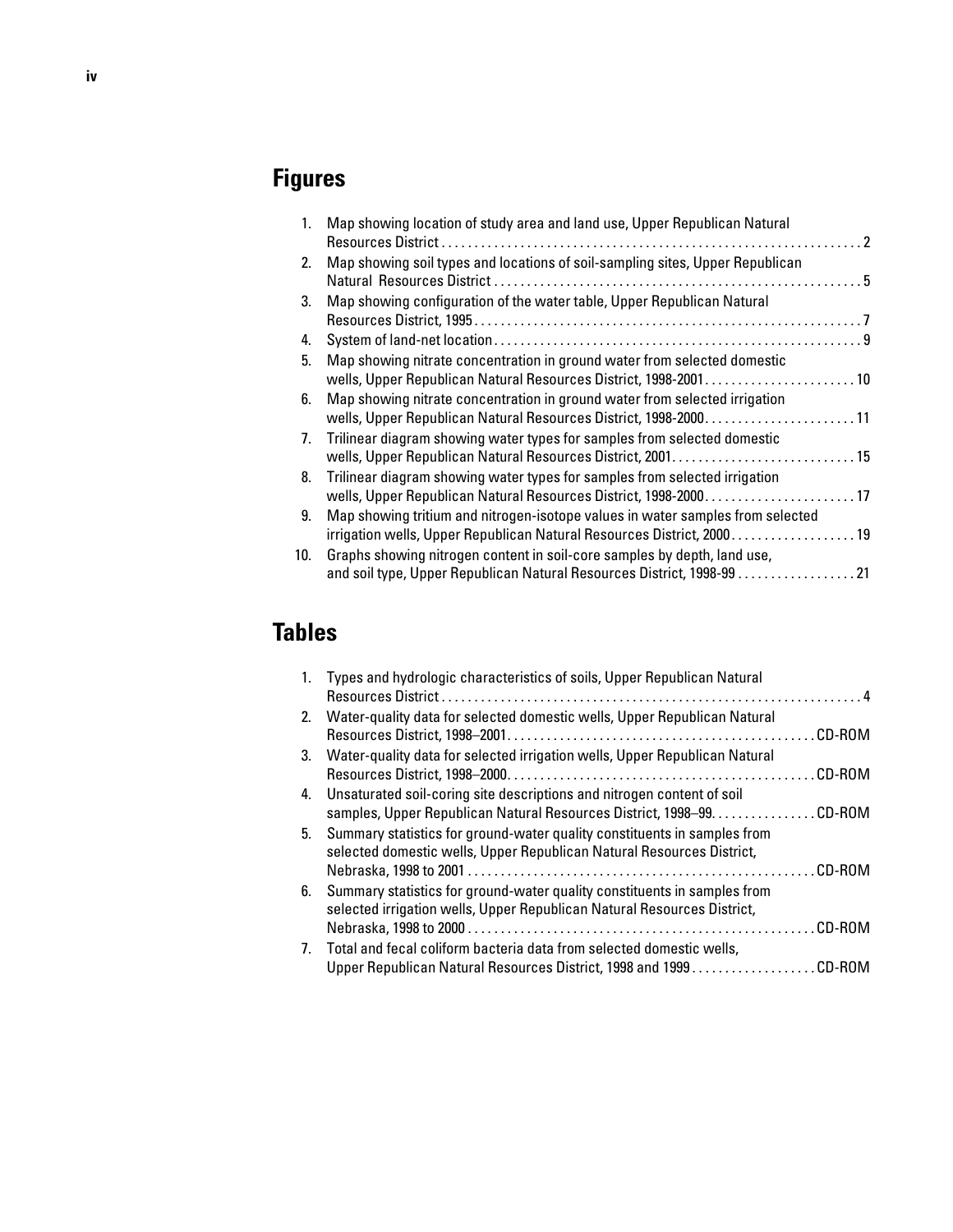# **Conversion Factors and Datum**

| <b>Multiply</b>                     | By               | <b>To obtain</b>    |  |  |  |  |  |  |
|-------------------------------------|------------------|---------------------|--|--|--|--|--|--|
| Length                              |                  |                     |  |  |  |  |  |  |
|                                     |                  |                     |  |  |  |  |  |  |
| inch (in.)                          | 2.54             | centimeter          |  |  |  |  |  |  |
| foot $(ft)$                         | 0.3048           | meter               |  |  |  |  |  |  |
| mile (mi)                           | 1.609            | kilometer           |  |  |  |  |  |  |
|                                     | Area             |                     |  |  |  |  |  |  |
| acre                                | 0.004047         | square kilometer    |  |  |  |  |  |  |
| square mile $(mi^2)$                | 2.590            | square kilometer    |  |  |  |  |  |  |
|                                     | <b>Volume</b>    |                     |  |  |  |  |  |  |
| acre-foot (acre-ft)                 | 1,233            | cubic meter         |  |  |  |  |  |  |
|                                     | <b>Flow rate</b> |                     |  |  |  |  |  |  |
| gallon per minute (gal/min)         | 0.06309          | liter per second    |  |  |  |  |  |  |
| inch per hour (in/h)                | 0.0254           | meter per hour      |  |  |  |  |  |  |
| inch per year (in/yr)               | 25.4             | millimeter per year |  |  |  |  |  |  |
| <b>Hydraulic gradient and slope</b> |                  |                     |  |  |  |  |  |  |
| foot per mile (ft/mi)               | 0.1894           | meter per kilometer |  |  |  |  |  |  |

Temperature in degrees Celsius (°C) may be converted to degrees Fahrenheit (°F) as follows:

#### ${}^{\circ}$ F = (1.8 x  ${}^{\circ}$ C) + 32

Temperature in degrees Fahrenheit (°F) may be converted to degrees Celsius (°C) as follows:

 $^{\circ}$ C = ( $^{\circ}$ F - 32) / 1.8

Vertical coordinate information is referenced to the North American Vertical Datum of 1988 (NAVD 88); horizontal coordinate information is referenced to the North American Datum of 1927 (NAD 27).

Specific conductance is given in microsiemens per centimeter at 25 degrees Celsius (µS/cm). Concentrations of chemical constituents in water are given in milligrams per liter (mg/L) and micrograms per liter (µg/L). Concentrations of nitrogen in soil are given in milligrams per kilogram (mg/kg) or pounds per acre (lb/acre).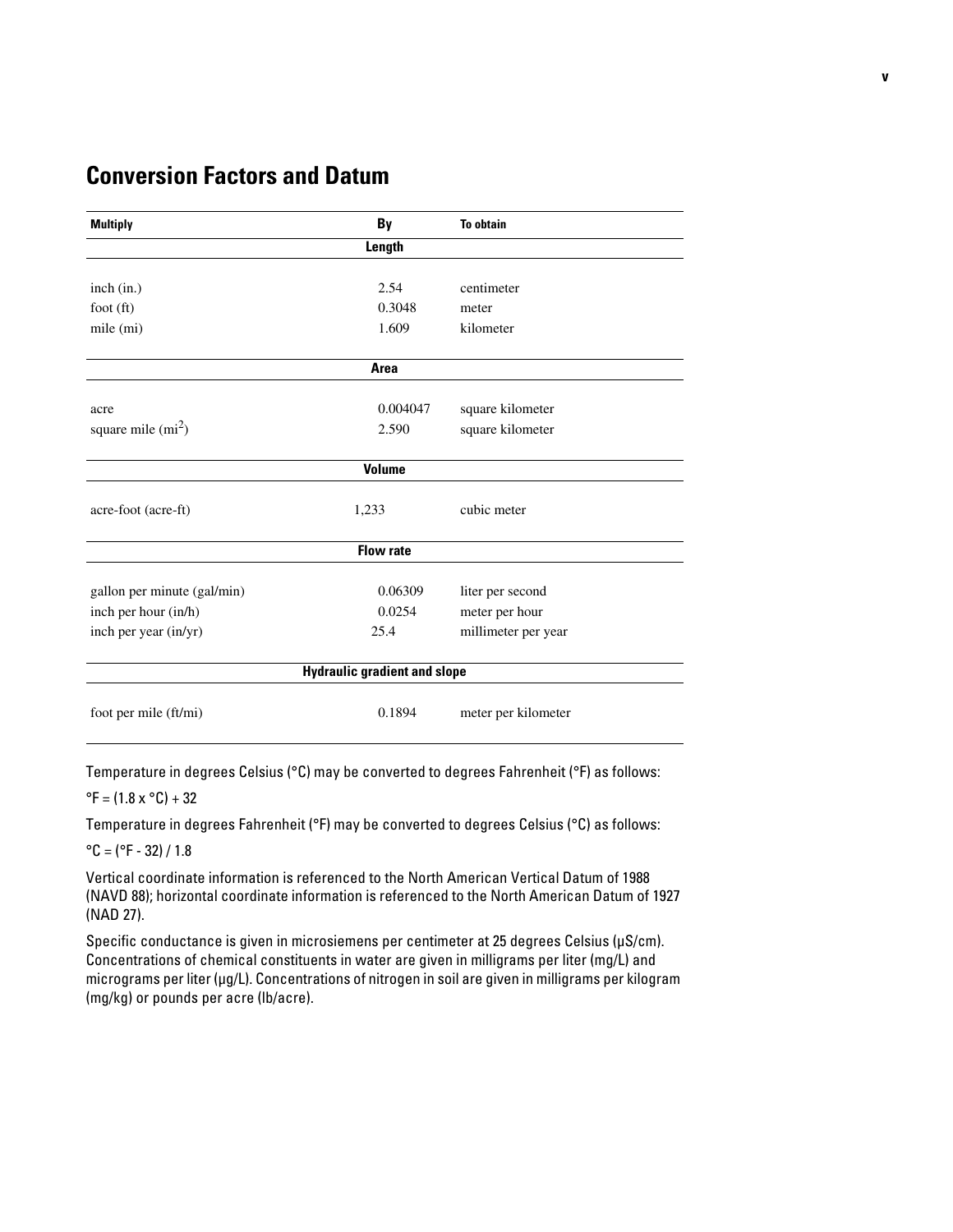By Jill D. Frankforter and Daniele T. Chafin

## <span id="page-6-0"></span>**Abstract**

Nearly all rural inhabitants and livestock in the Upper Republican Natural Resources District (URNRD) in southwestern Nebraska use ground water that can be affected by elevated nitrate concentrations. The development of ground-water irrigation in this area has increased the vulnerability of ground water to the introduction of fertilizers and other agricultural chemicals. In 1998, the U.S. Geological Survey, in cooperation with the Upper Republican Natural Resources District, began a study to characterize the quality of ground water in the Upper Republican Natural Resources District area with respect to physical properties and concentrations of major ions, coliform bacteria, nitrate, and pesticides, and to assess the presence of nitrogen concentrations in the unsaturated zone. At selected well sites, the ground-water characterization also included tritium and nitrogen-isotope analyses to provide information about the approximate age of the ground water and potential sources of nitrogen detected in ground-water samples, respectively.

In 1998, ground-water samples were collected from 101 randomly selected domestic-well sites. Of the 101 samples collected, 26 tested positive for total coliform bacteria, exceeding the U.S. Environmental Protection Agency's Maximum Contaminant Level (MCL) of zero colonies. In 1999, groundwater samples were collected from 31 of the 101 well sites, and 16 tested positive for coliform bacteria.

Nitrates were detected in ground water from all domesticwell samples and from all but four of the irrigation-well samples collected from 1998 to 2001. Eight percent of the domestic-well samples and 3 percent of the irrigation-well samples had nitrate concentrations exceeding the U.S. Environmental Protection Agency's MCL for drinking water of 10 milligrams per liter. Areas with nitrate concentrations exceeding 6 milligrams per liter, the URNRD's ground-water management-plan action level, were found predominantly in north-central Chase, western and south-central Dundy, and south-central Perkins Counties. Generally, these concentrations were detected in samples from wells located in upland areas with permeable soils and a high percentage of cropland.

In 1999, 31 of the ground-water samples collected from irrigation wells were analyzed for pesticides, and 14 samples (45 percent) had detectable concentrations of at least one pesticide compound. In 2000, all of the 23 irrigation-well

samples analyzed had one or more pesticides present at detectable concentrations. In 2001, 12 of 26 domestic-well samples (46 percent) had detectable concentrations. Although the analytical method used during the study was changed to increase the number of pesticides included in the analyses, the pesticides detected in the ground-water samples from domestic and irrigation wells were limited to the commonly used herbicide compounds acetochlor, alachlor, atrazine, metolachlor, prometon, propachlor, propazine, trifluralin, and the atrazine degradation product deethylatrazine. Of the compounds detected, only atrazine (3.0 micrograms per liter) and alachlor (2.0 micrograms per liter) have MCLs established by the U.S. Environmental Protection Agency. None of the ground-water samples from the URNRD study area had concentrations that exceeded either MCL.

Tritium age-dating analyses indicate water from about one-third of the sites entered the ground-water system prior to 1952. Because the increase in agricultural practices occurred during the 1950s and 1960s, it can be assumed that this water was not influenced by agricultural practices. Nitrogen-isotope speciation analyses for samples from three irrigation wells indicated that the source of nitrates in the ground water probably is synthetic fertilizer; however, the source at most irrigation wells probably is either naturally occurring or a mixture of water from various anthropogenic sources (such as synthetic fertilizer and animal waste).

# <span id="page-6-1"></span>**Introduction**

In the 1950s, about 50 percent of land in the Upper Republican Natural Resources District (URNRD) was used for crop production. Since the 1950s, the percentage of cropland has remained relatively stable (fig. 1); however, the type of crops grown in the URNRD area has shifted from wheat and sorghum to predominantly corn. This shift in crop type began in the 1960s, with the widespread development of ground-water irrigation practices. By 1995, more than 25 percent of the surface area in the URNRD was irrigated with ground water (Nebraska Department of Natural Resources, 2002), and as of September 2002, about 3,200 active irrigation wells were registered in the three-county area of the URNRD (Heather Francis, Upper Republican Natural Resources District, written commun., 2002).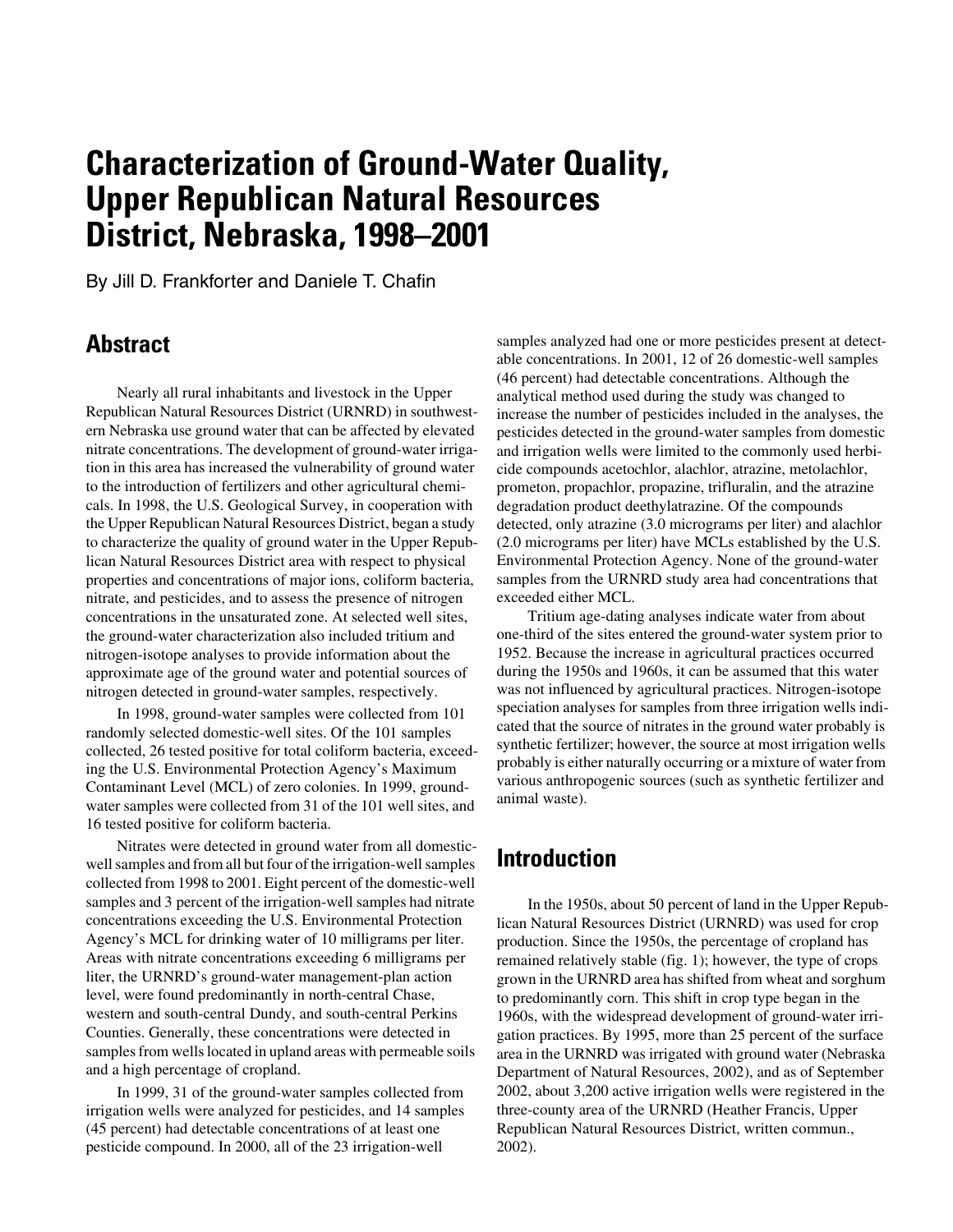

**Figure 1**. Location of study area and land use, Upper Republican Natural Resources District.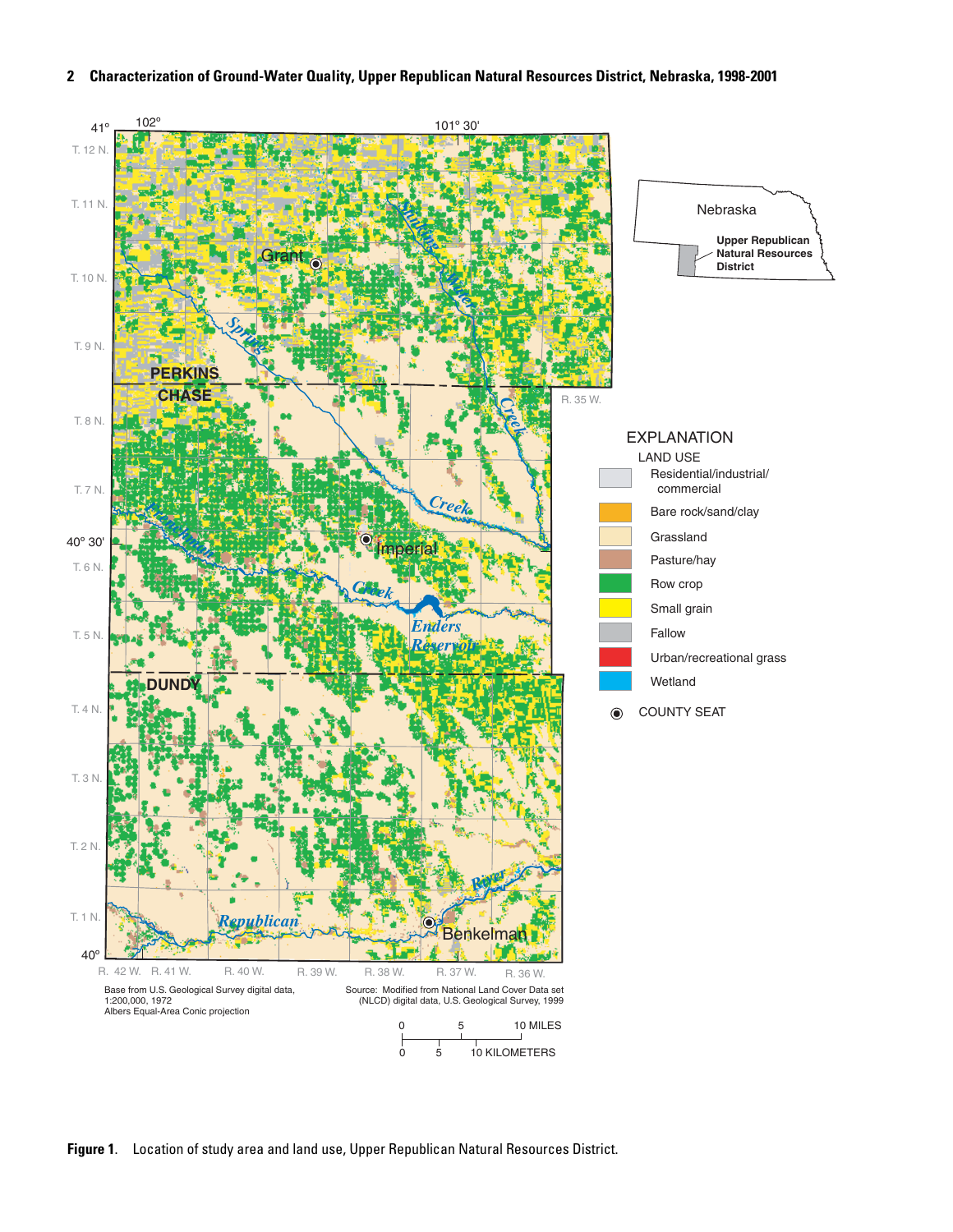The development of ground-water irrigation and associated use of fertilizers and other agricultural chemicals to sustain high crop yields have increased the potential for these compounds to leach into the ground water. As a result, nearly all inhabitants and livestock in the URNRD area use ground water that is vulnerable to these agricultural chemicals. Area residents and water-resources managers are particularly concerned that ground-water nitrate concentrations in some locations in the URNRD have exceeded the U.S. Environmental Protection Agency's (USEPA) Maximum Contaminant Level (MCL) of 10 milligrams per liter (mg/L) for nitrate (U.S. Environmental Protection Agency, 2002).

In 1998, the U.S. Geological Survey (USGS), in cooperation with the URNRD, began a 4-year study to characterize the spatial and temporal variability of ground-water quality in the area with respect to physical properties, major ions, coliform bacteria, concentrations of nitrite plus nitrate (hereinafter referred to as nitrate because nitrite concentrations are negligible), and pesticides using networks of irrigation and domestic wells that were selected to be statistically representative of ground-water quality in the principal aquifers in the area. A small number of samples from the irrigation-well network also were analyzed for tritium and nitrogen isotopes to provide information about the approximate age of the ground water and potential sources of nitrogen detected in ground-water samples. Additionally, soil samples collected from the shallow unsaturated zone were analyzed for nitrate and ammonia to assess nutrient uptake efficiencies in areas with varied land uses and soil types, which could relate to differences in ground-water quality. The study objectives were accomplished by: (1) establishing networks of domestic and registered irrigation wells from which to collect ground-water samples; (2) collecting and analyzing ground-water samples from those wells; and (3) collecting and analyzing samples from soil cores from the shallow unsaturated zone.

#### <span id="page-8-0"></span>**Purpose and Scope**

The purpose of this report is to present ground-water quality data collected during 1998-2001 in the URNRD and characterize ground-water quality. Specifically, this report describes the analytical results for physical properties, major ions, coliform bacteria, nitrate, and pesticides in ground-water samples, tritium and nitrogen isotopes in a small number of ground-water samples, and nitrogen concentrations in soil samples. This report also describes the methods used to select wells and soil-sampling sites, and to collect and analyze ground-water and soil samples.

#### <span id="page-8-1"></span>**Acknowledgments**

The authors thank Heather Francis of the Upper Republican Natural Resources District for her continuous technical assistance during the study. The authors also thank the landowners who allowed study unit personnel access to the sampling sites during this study.

## <span id="page-8-2"></span>**Description of Study Area**

The study area consists of Perkins, Chase, and Dundy Counties in southwestern Nebraska (fig. 1) and covers about 2,700 mi2. Elevations range from about 2,840 ft above NAVD 88 near the Republican River in southeast Dundy County to about 3,730 ft above NAVD 88 in central Chase County. The land surface in the study area generally slopes downward to the east at about 10 ft/mi.

#### <span id="page-8-3"></span>**Climate**

The climate of the URNRD varies between dominantly semiarid to subhumid conditions, and is typical of a continental climate with wide variations in temperature, including frequently cold winters and hot summers. The average annual precipitation (1961-90) ranges from 16 to 20 in/yr, and during this study ranged from 20 in. in 1998, to 18 in. in 2001 (Nebraska Climate Office, 2003). Thunderstorms occur often between the months of April and July. January generally is the coldest month of the year, with temperatures typically ranging from about 11 to 39°F (Nebraska Climate Office, 2003). July generally is the hottest month of the year, with temperatures typically ranging from 60 to 90°F.

## <span id="page-8-4"></span>**Physiography**

The study area lies in the High Plains Section of the Great Plains Physiographic Province (Fenneman, 1931). The following principal physiographic features are present in the URNRD (Lappala, 1978):

- 1. Loess plains and tablelands occur mainly in Perkins County, western and southeastern Chase County, and northeastern Dundy County. Surface drainage is evident, slopes are less than 7 percent, and drainages consist of broad, grassy swales where rapid surface runoff is rare; rolling uplands occur primarily in northeastern Perkins County. Flat areas in this category contain numerous small closed depressions, which serve as local recharge basins where bottom sediments are sufficiently permeable. Surface runoff in flat areas is more rapid than in loess plains and tablelands, and erosional features include broad valleys, swales, and stairstep slumping on valley sides where they are underlain by loess.
- 2. Sandhills and interdune valleys occur in all three counties, the largest of which are in western Dundy and southwestern Chase Counties. Local relief between valleys and dune crests and saddles is about of 50 to 150 ft, slopes range from 0 to 50 percent, and surface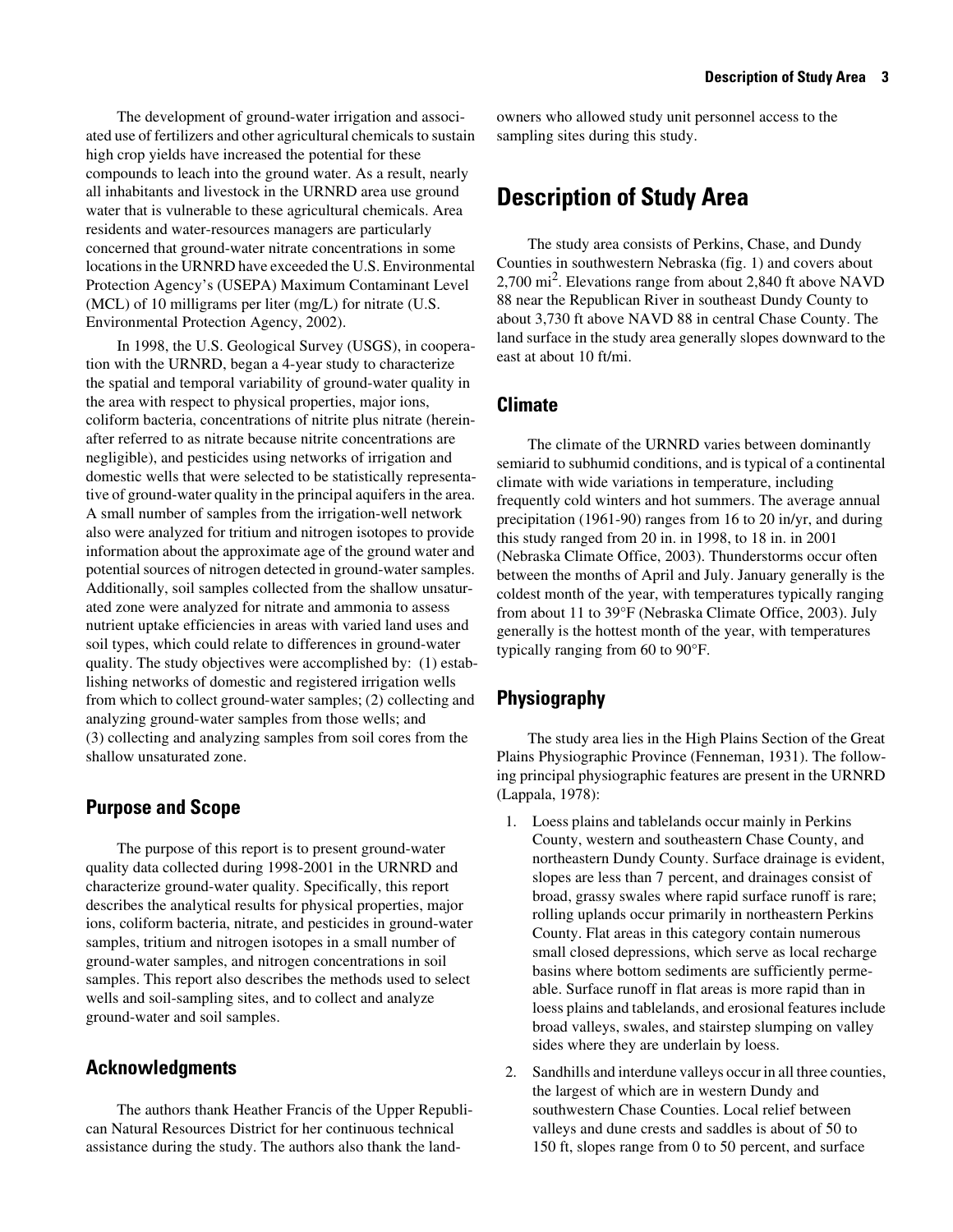drainage generally is poorly defined with closed basins or interior drainage being common. Many interdune valleys contain lakes and swamps maintained by ground-water discharge.

- 3. Dissected plains and uplands occur in eastern Chase and Dundy Counties. Slopes locally exceed 50 percent, surface drainage is well defined, surface runoff is rapid, and erosion potential is great when precipitation is intense.
- 4. Bottom lands occur along major streams, usually found along the alluvial valleys of the Republican River, and Frenchman, Spring, and Stinking Water Creeks. Slopes are less than 5 percent, and surface drainage is altered locally because of changing surface flow regimes.

## <span id="page-9-0"></span>**Soils**

 The surface soils in the study area generally vary with topographic position in landscape from bottomland, upland, and dune sand deposits, with each soil series grouped by hydrologic characteristics that include permeability, water capacity, and slope (table 1). Bottom lands and terraces along the valley floors comprise only 5 percent of the study area. Soils from bottom lands and terraces (fig. 2) generally are fine sandy loams to silt loams with permeabilities of 0.6 to 20 in/hr and gentle

slopes of 0 to 7 percent (Soil and Conservation Service, 1963, 1982, and 1991).

Hydrologic characteristics of upland soils tend to vary widely reflecting different parent material. Textures vary from fine sand to sandy loam to silty clay loam (table 1) (Peckenpaugh and others, 1995). Permeabilities of upland soils are generally low but can be greater than 20 in/hr. Slopes on uplands range from 0 to 60 percent.

### <span id="page-9-1"></span>**Land Use**

Land in the URNRD study area is used predominantly for agricultural purposes (fig. 1) consisting of irrigated and dryland cultivation and grassland. Topography and soil type generally determine the use of the land. Soil types derived from sand dunes or with steep slopes usually are left as uncultivated grassland, and are covered in natural vegetation. Soil types with less sandy textures, or with relatively gentle slopes, are well suited for irrigated crops. Approximately 80 percent of the crops in the study area are irrigated by center-pivot irrigation systems (Johnson, 2001).

Most inhabitants of the URNRD area live in a rural setting. In 2000, the population of the URNRD was 9,560 people, with an average population density of 3.54 people per square mile (U.S. Census Bureau, 2002). The 2000 population was 4,068 people in Chase County, 2,292 in Dundy County, and 3,200 in Perkins County (U.S. Census Bureau, 2002).

**Table 1**. Types and hydrologic characteristics of soils, Upper Republican Natural Resources District.

[Soil Conservation Service, 1963, 1982, and 1991; in/hr, inches per hour; >, greater than]

| <b>Soil series and</b><br>associations | Topographic<br>position             | <b>Texture</b>                           | <b>Permeability</b><br>(in/hr) | <b>Slope</b><br>(percent) | Available water<br>capacity<br>(in/hr) |
|----------------------------------------|-------------------------------------|------------------------------------------|--------------------------------|---------------------------|----------------------------------------|
| Altvan Variant-Rosebud-Altvan          | Uplands                             | Sandy loam to clay loam                  | $0.3 \text{ to } 2.0$          | $0$ to 6                  | $0.15$ to $0.24$                       |
| Bankard-Glenberg-Las Animas            | <b>Bottom</b> lands                 | Loamy find sand                          | 6 to 20                        | $0$ to $2$                | $0.05$ to $0.08$                       |
| Bridget-McCook-Duroc                   | <b>Bottom</b> lands<br>and terraces | Sandy loam to silt loam                  | $0.6 \text{ to } 2.0$          | $0$ to $7$                | $0.17$ to $0.24$                       |
| Colby Series                           | <b>Uplands</b>                      | Silt loam to silty clay loam             | $0.6 \text{ to } 2.0$          | 6 to 60                   | $0.17$ to $0.24$                       |
| Dix-Altvan-Keith                       | Uplands                             | Very gravelly sandy loam to<br>silt loam | $0.6 \text{ to } >20$          | 6 to 30                   | $0.02$ to $0.22$                       |
| Elsmere-Dailey-Sarben                  | <b>Uplands</b>                      | Loamy sand                               | $6.0$ to $20$                  | $0$ to 5                  | $0.04$ to $0.12$                       |
| Fluvaquents-Alda-Bankard               | <b>Bottom</b> lands                 | Loamy sand to fine sand                  | $0.6 \text{ to } 2.0$          | $0$ to $2$                | $0.16$ to $0.24$                       |
| Jayem-Satanta Associations             | <b>Uplands</b>                      | Fine sandy loam to clay loam             | $0.6$ to 6                     | $0$ to 6                  | 0.08 to 0.22                           |
| Keith-Ulysses-Colby                    | <b>Uplands</b>                      | Silt loam to silty clay loam             | $0.6 \text{ to } 2.0$          | $1$ to 9                  | $0.17$ to $0.24$                       |
| Kuma Series                            | Uplands                             | Silt loam to silty clay loam             | $0.6 \text{ to } 2.0$          | $0$ to $7$                | 0.18 to 0.21                           |
| Valent-Valentine Series                | Uplands                             | Fine sand to loamy sand                  | $6 \text{ to } >20$            | $0$ to $60$               | $0.03$ to $0.12$                       |
| Wann-Gibbon-Leshara                    | <b>Bottom</b> lands                 | Fine sandy loam to silt loam             | $0.6 \text{ to } 6.0$          | $0$ to $2$                | $0.09$ to $0.23$                       |
| Woodly-Jayem-Ascalon                   | <b>Bottom</b> lands<br>and terraces | Fine sand to sandy loam                  | $0.6 \text{ to } 6.0$          | $0$ to $3$                | $0.06$ to $0.19$                       |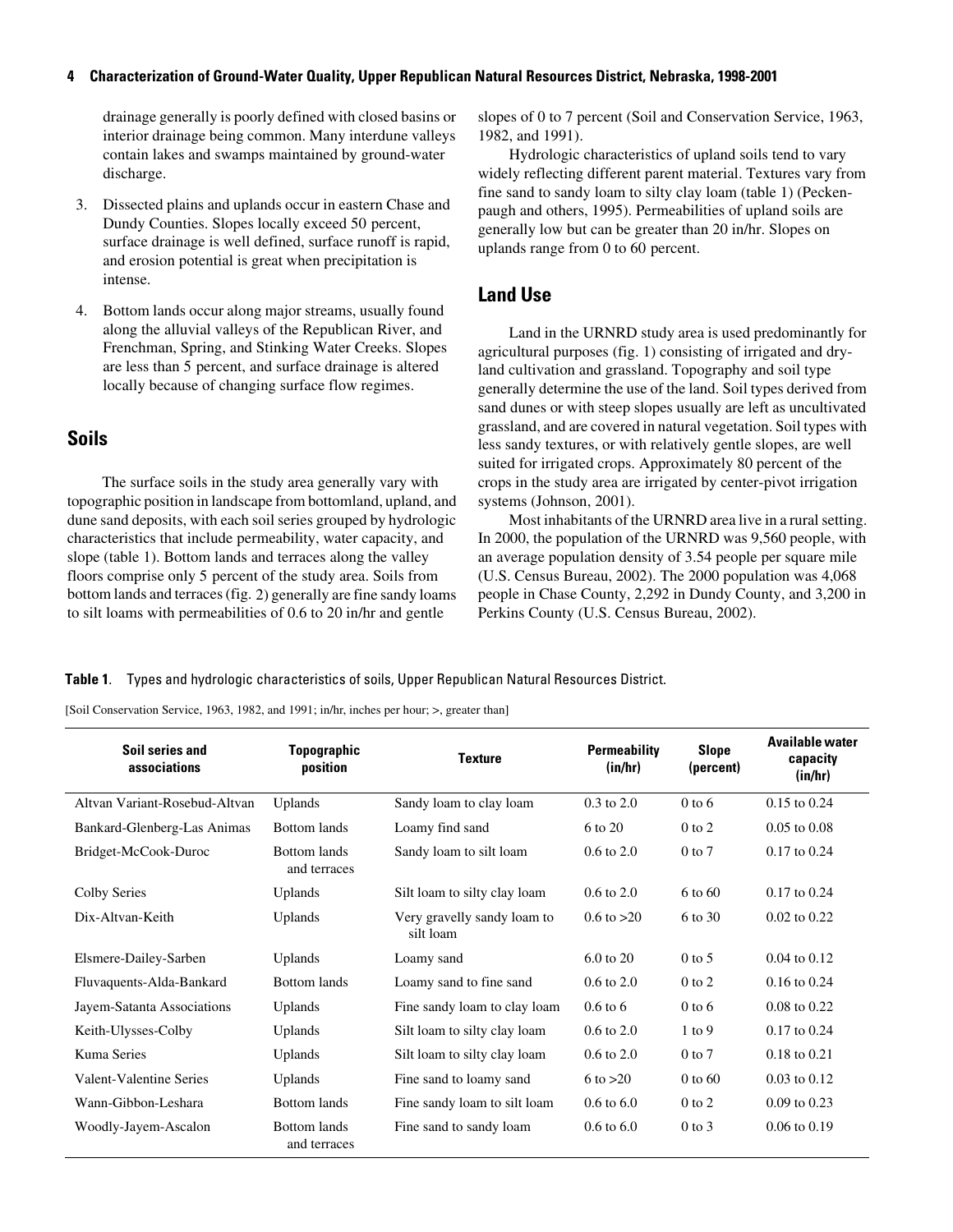

Altvan Variant-Rosebud-Altvan Bankard-Glenberg-Las Animas Bridget-McCook-Duroc Colby-Otero-Canyon Colby-Razor-Keith Colby-Ulysses-Keith Dix-Altvan-Keith Elsmere-Dailey-Sarben Fluvaquents-Alda-Bankard Jayem-Satanta-Busher Jayem-Satanta-Tripp Keith-Ulysses-Colby Kuma-Keith-Goshen Kuma-Rosebud-Satanta Valent-Dwyer-Dailey Valent-Jayem-Busher Valentine-Simeon-Hersh Wann-Gibbon-Leshara Water Woodly-Jayem-Ascalon EXPLANATION SOIL CLASSIFICATION SOIL CORE SITE—Number is site number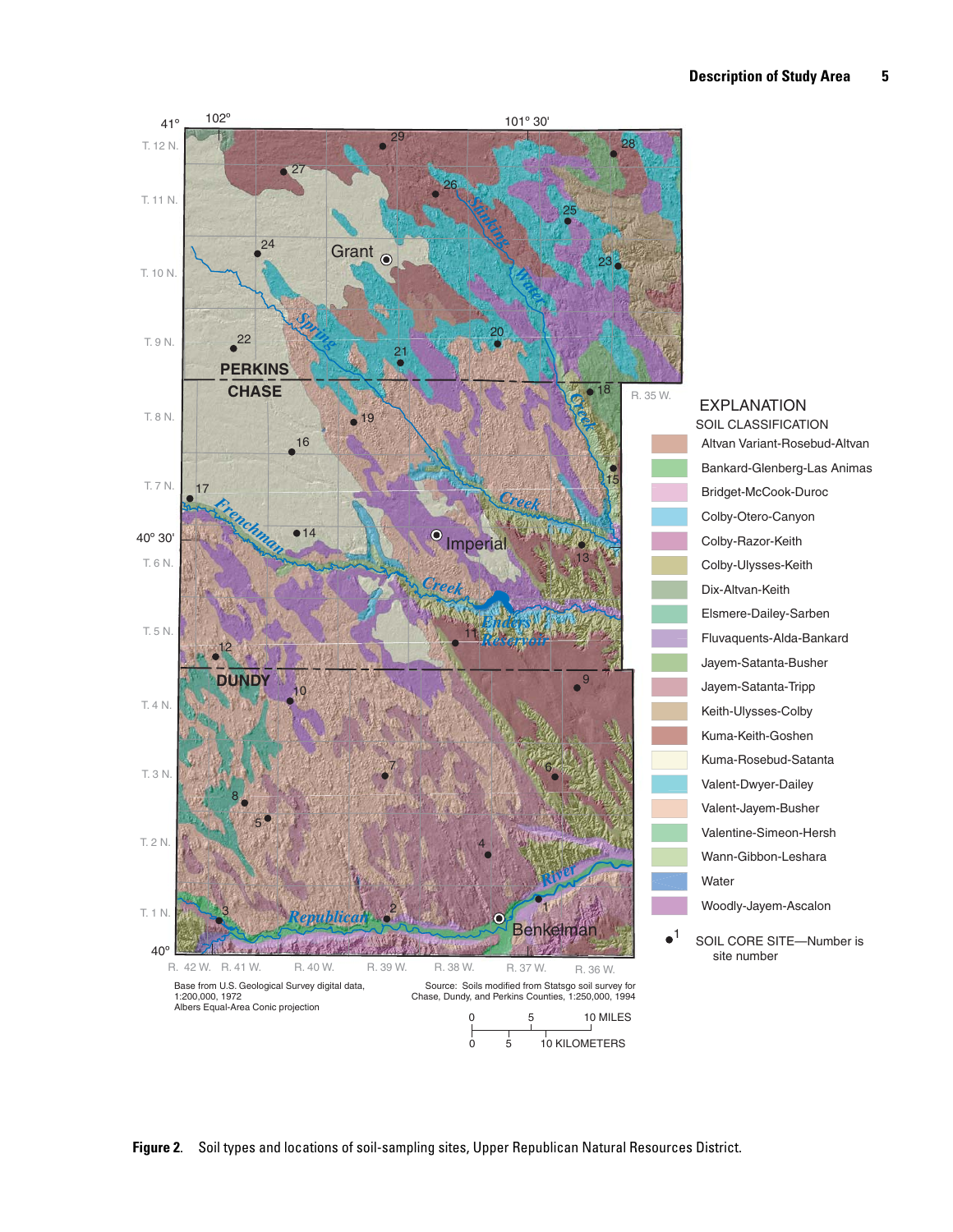#### <span id="page-11-0"></span>**Surface Water**

Surface water in the study area consists of rivers, streams, and a reservoir (fig. 1). The main surface-water features include the Republican River and its tributaries, and Frenchman, Spring, and Stinking Water Creeks. Enders Reservoir, which is located in Chase County, has an average surface area of 1,242 acres and is used for storing water from Frenchman Creek for surface-water irrigation. Water is released from Enders Reservoir into Frenchman Creek during the irrigation season and flows out of the study area (Peckenpaugh and others, 1995).

The interaction of these surface-water components with each other, and with the ground-water system, is complex. A recent study of surface- and ground-water interactions on major tributaries to the Republican River (Steele, 1999) found the interactions to be highly variable, with the hydraulic connection changing throughout the year. Some reaches of the Republican River are gaining reaches, at least when ground-water pumpage for irrigation does not influence the system (Steele, 1998). On these reaches during periods when storm runoff is minimal, streamflow increases as ground water discharges into the stream. The fraction of ground-water discharge to total streamflow becomes proportionally smaller as surface-water flow increases, and at maximum flow, some surface flow is lost into bank storage (Steele, 1999). Historically, Frenchman Creek also was a gaining, perennial stream (Bureau of Reclamation, 1974). The two reaches of Frenchman Creek included in the Republican River study (Steele, 1999) were determined to be either losing water to, or disconnected from, the ground-water system. The reduction of ground-water discharge in the area may be the result of increased ground-water pumpage for irrigation on both sides of Frenchman, Spring, and Stinking Water Creeks (Lappala, 1976). By 1975, flow in Spring and Stinking Water Creeks had been depleted by about 18 percent from quantities measured in 1967, and flow in Frenchman Creek had been depleted by about 19 percent (Lappala, 1976).

#### <span id="page-11-1"></span>**Ground Water**

The study area has a complex ground-water system, where the type and thickness of the formations largely control the movement of water. Generally, the uppermost, consolidated bedrock unit in the study area is the Pierre Shale of Cretaceous age (Peckenpaugh and others, 1995). The Pierre Shale consists mostly of blue, ochre, or black-colored shale and clay, and is relatively impermeable, forming the lower boundary of the saturated thickness of near-surface aquifers. In parts of Chase and Perkins Counties, the White River Group of Tertiary age overlies the Pierre Shale (Peckenpaugh and others, 1995). The White River Group consists of the lower Chadron Formation and the upper Brule Formation. The Chadron Formation generally consists of olive-green to brick-red, silty to sandy clay and claystone (Cardwell and Jenkins, 1963). The Brule Formation consists of buff to olive-green clayey silt and

siltstone. Where present, these units are overlain by the Ogallala Group of Tertiary age. Where the White River Group is absent, the Ogallala Group overlies the Pierre Shale (Peckenpaugh and others, 1995).

The High Plains aquifer and alluvial aquifers adjacent to the main surface-water features are the primary aquifers in the study area. The High Plains aquifer consists of the Ogallala Group and underlies most of the study area and yields most of the ground water to wells. It consists of loosely cemented sandstone, caliche, sand, gravel, and volcanic ash. The depth to water and saturated thickness of the High Plains aquifer vary greatly across the URNRD study area. Depths to ground water range from about 50 ft in western Dundy County to more than 290 ft in the uplands of southeastern Chase County (Heimes and others, 1987), with semi-artesian conditions occurring in parts of Chase and Perkins Counties. The saturated thickness ranges from about 25 to 50 ft in the southern part of the study area to more than 400 ft in the northeast (Heimes and others, 1987). The alluvial aquifers are thin (generally less than 50 ft thick) unconsolidated sand and gravel deposits of Quaternary age. Typically, the alluvial aquifers fill the valleys and serve as important aquifers where present and where sufficient saturated thickness exists. The depth to water in the alluvial aquifer systems associated with Frenchman, Spring, and Stinking Water Creeks, and the Republican River can be as little as 5 ft below land surface.

The first irrigation wells in the area were completed in 1913 in Chase County (Peckenpaugh and others, 1995). The number of irrigation wells increased rapidly through the 1970s, before stabilizing during the 1980s. In 1995, water use for irrigation was 198,900 acre-ft in Chase County, 115,800 acre-ft in Dundy County, and 156,400 acre-ft in Perkins County (Nebraska Department of Natural Resources, 2002). Increased use of ground water for irrigation has substantially decreased water levels and rates of water seepage from aquifers into nearby streams, with areas of greatest decline in water levels corresponding to areas with the greatest density of irrigation wells (Peckenpaugh and others, 1995).

The water-table map for the URNRD (fig. 3) shows that near-surface ground water generally flows eastward. The watertable gradient ranges from about 8.5 ft/mi in Perkins County to about 17.5 ft/mi in southern Chase County. Water-table contours along the Republican River show strong gaining conditions for that river.

# <span id="page-11-2"></span>**Methods**

This section presents site selection criteria for wells included in the domestic- and irrigation-well networks and for the soil-coring sites, specific sampling techniques used to collect ground-water and soil samples, and quality-control measures taken to assess data reliability and representativeness.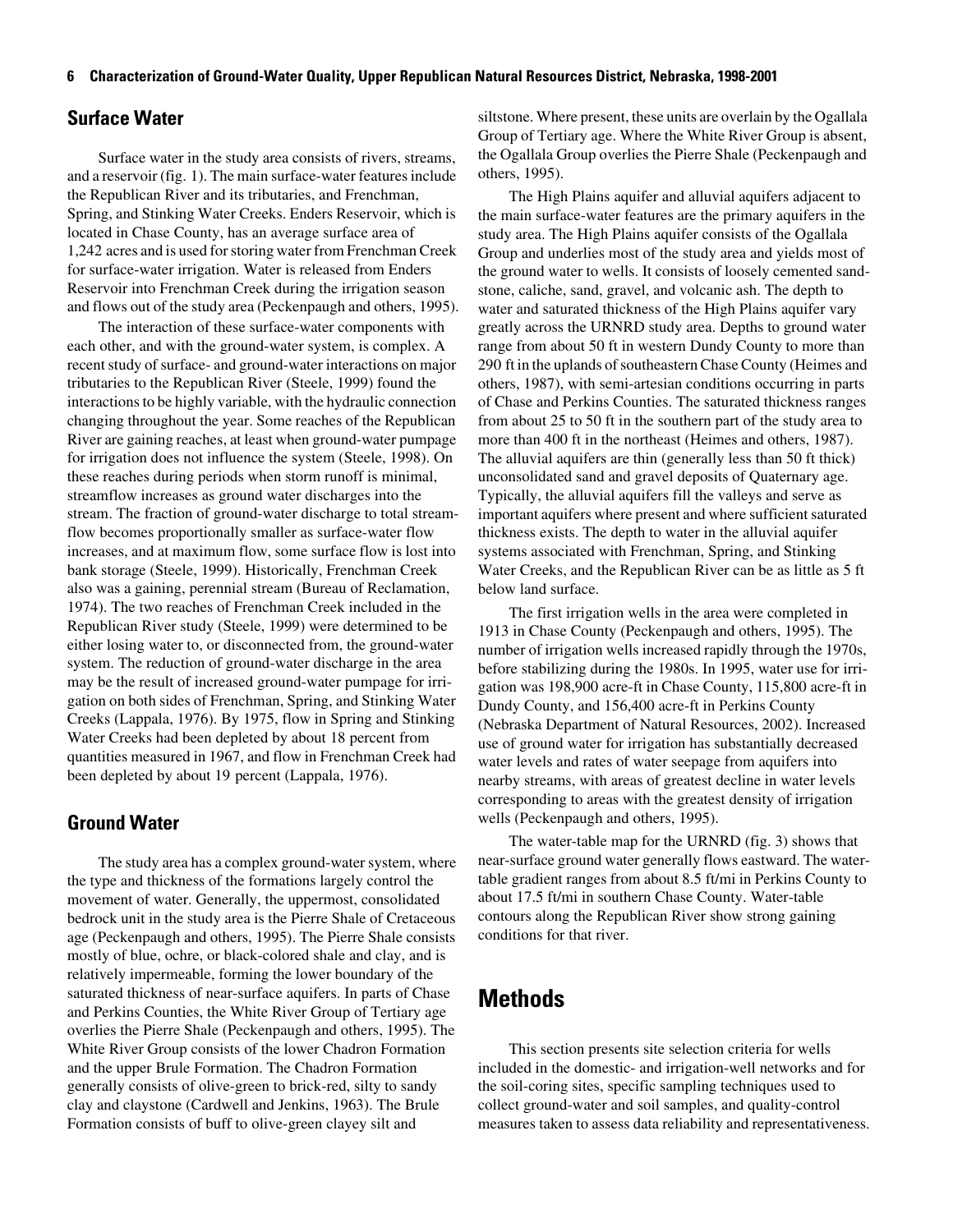

**Figure 3.** Configuration of the water table, Upper Republican Natural Resources District, 1995.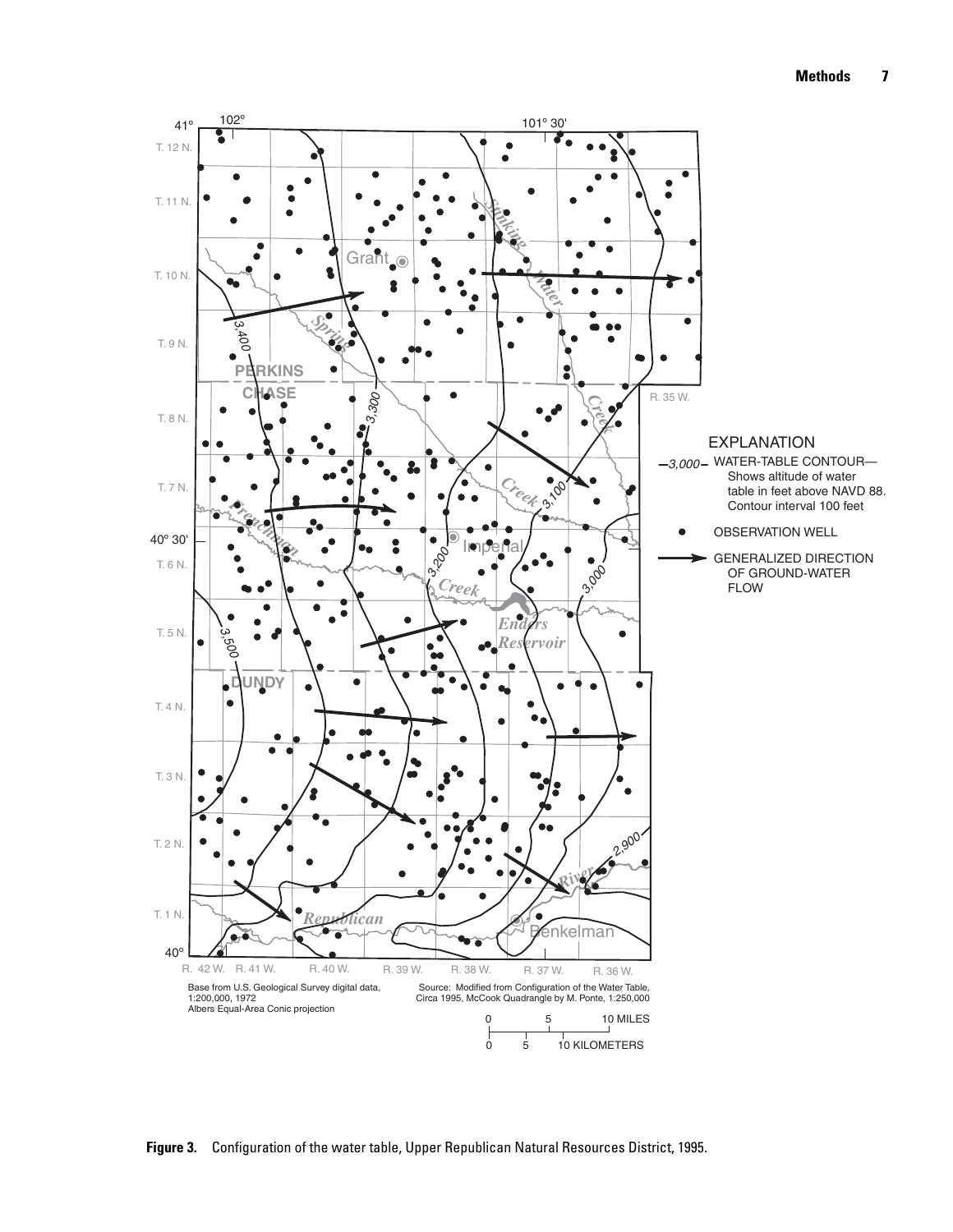### <span id="page-13-0"></span>**Site Identification**

This report uses three different methods for identification or location of water wells. The first method, the USGS station identification number, assigns a unique number (such as 403036101220901) to each site (tables 2 and 3, on CD-ROM at back of this report). The USGS ground-water station identification number is a 15-character number derived from the international system of latitude and longitude. Although the station identification number usually is derived originally from the site location (latitude and longitude), the number is an identifier and not a locator (Mathey, 1990).

Location of water wells also is based on the land-net subdivisions in the Bureau of Land Management's (BLM) survey of Nebraska (fig. 4; tables 2 and 3). The number preceding N (north) indicates the township or tier, the number preceding W (west) indicates the range, and the number preceding the terminal letters indicates the section in which the well is located (2N36W21DCCD). The terminal letters designated A, B, C, and D, denote the quarter section, the quarter-quarter section, the quarter-quarter-quarter section, and the quarter-quarterquarter-quarter section. The designation is given in a counterclockwise direction beginning with "A" in the northeast corner of each subdivision. An "O" following the terminal letter indicates the well is in the center of the subdivision. A serial number following the last letter is used to distinguish between wells in the same 2½-acre tract.

The third method, the well registration number, is used to identify the registered irrigation wells in this report (table 3). Well registration numbers, such as G-031164, are assigned by the Nebraska Department of Natural Resources.

## <span id="page-13-1"></span>**Domestic-Well Selection and Sampling Strategy**

The network of domestic wells was established to evaluate baseline water quality of ground-water resources used for human consumption. Because few domestic wells in the area are registered with the State of Nebraska, it was not possible to select sufficient statistically representative sites for the domestic-well network from among the registered wells. To ensure that the wells selected for this study were statistically representative, domestic wells that were not registered with the State of Nebraska were included. Drillers' or other construction logs for these wells generally were not available; therefore, the aquifer that was sampled could not be determined. Water samples likely were from the High Plains aquifer or from an alluvial aquifer.

Domestic wells were selected using a stratified, random selection process with an areal spacing factor. Initially, a singular list of 100 townships, ranges, and sections was generated. If a selected section was within 1 mi of a previously selected site, a new location was selected randomly. The list of selected sections was given to URNRD personnel, who identified the locations of domestic wells within each section. If several domestic wells were located in a given section, a single well was selected randomly. Based on conversations with the well owner and observations prior to initial sampling, suitable

network wells were identified based on the following criteria: (1) the domestic well was actively being used as a household drinking-water supply; (2) a water sample could be collected prior to exposure to any type of water treatment or storage (such as filtration or residence in a pressure tank or cistern); and (3) onsite observations determined that point-source contamination from septic tanks, feedlots, municipal dumps, and industry was not a concern. If a well was found to be unsuitable, an alternate well was selected randomly within a 4-mi radius of the initial site.

A network of 101 domestic wells was established and sampled in 1998 (fig. 5; table 2). Samples collected from these wells were analyzed for nitrate and coliform bacteria (total and fecal). Although additional sampling of domestic wells was not proposed initially, 31 wells were sampled again in August 1999 (table 2). The wells were resampled because either the nitrate concentration detected in the 1998 sample was near, or exceeded, the URNRD's ground-water management-plan action level of 6 mg/L, or because the 1998 bacteria analysis indicated the presence of coliform bacteria. In September 2001, 24 of the domestic wells were sampled again, along with 2 additional wells, to evaluate the ground water for the presence of pesticides and to collect major-ion data (table 2). The wells sampled in 2001 also were selected for additional sampling because they had, or were in areas of, the highest concentrations of nitrate detected in the ground water.

## <span id="page-13-2"></span>**Irrigation-Well Selection and Sampling Strategy**

The network of irrigation wells was established to evaluate baseline ground-water quality characteristics in wells with an even spatial distribution throughout the URNRD and documented well-construction information. The registered irrigation wells were identified using a stratified, random selection process with an areal spacing factor. Initially, 300 irrigation wells were selected randomly from a list of registered wells. If two wells were located within 1 mi of each other, another well location was randomly generated. Once selected, wells were evaluated to determine acceptability for sampling. A well was acceptable if (1) a completed drillers' log and well-construction information were available; (2) it was screened in a single hydrogeologic unit; (3) the well owner granted permission to sample. The acceptability of the well was evaluated further by onsite observations of potential point-source contamination by septic tanks, feedlots, municipal dumps, and industry, and for appropriate sampling points (see the 'Water-Quality Sampling and Laboratory Analytical Methods' section of this report). If a well did not meet selection criteria, an alternate registered well was selected in the same township and range, and screened for suitability. Analytical results from wells sampled as part of another sampling effort in the study area (Stanton, 2000) were included in this data analysis. As a result, a total of 368 registered irrigation wells were included in the network in 1998 (fig. 6 and table 3). Samples from all of the wells were analyzed for nitrate concentrations, and 114 samples also were analyzed for major ions.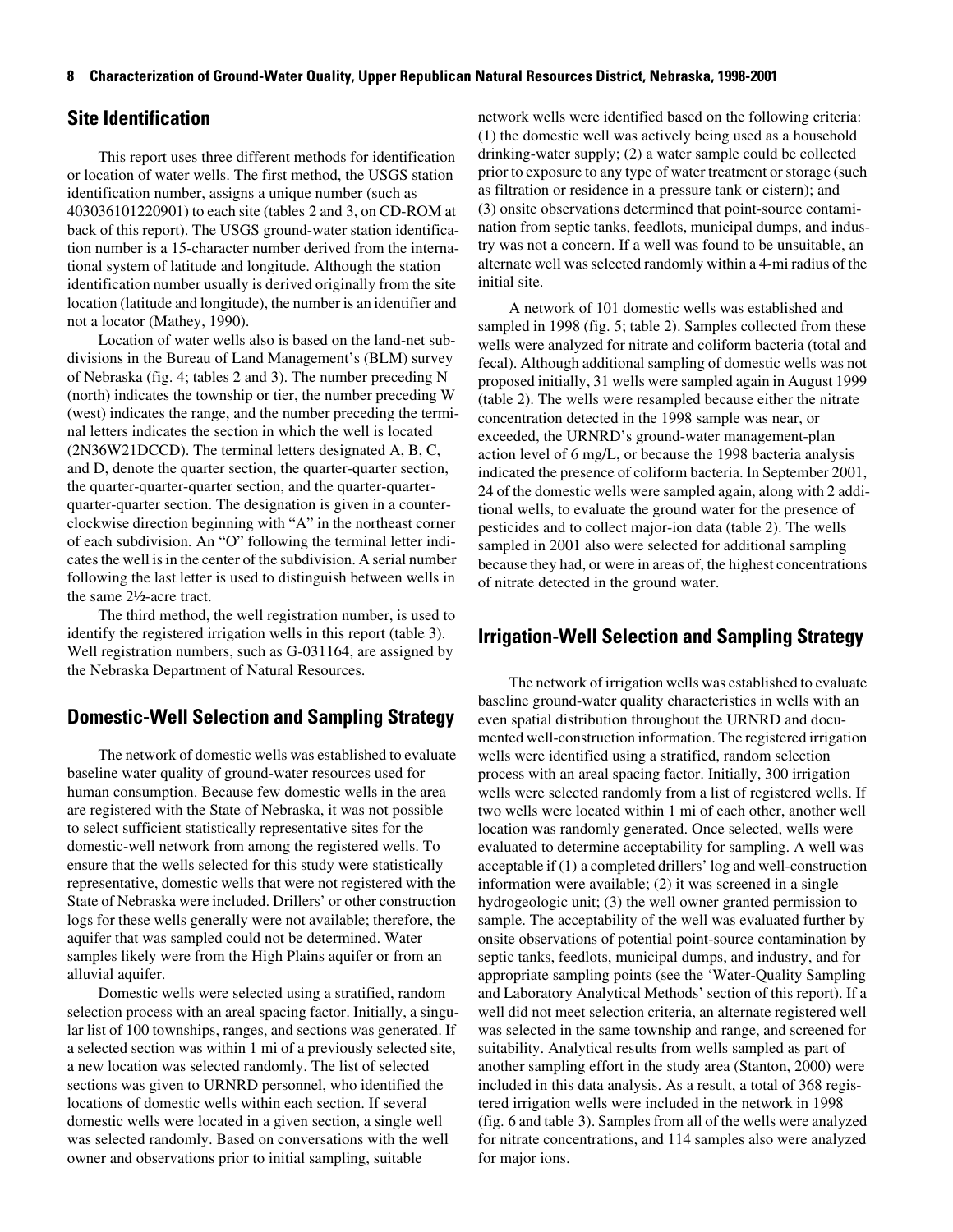

**Figure 4**. System of land-net location.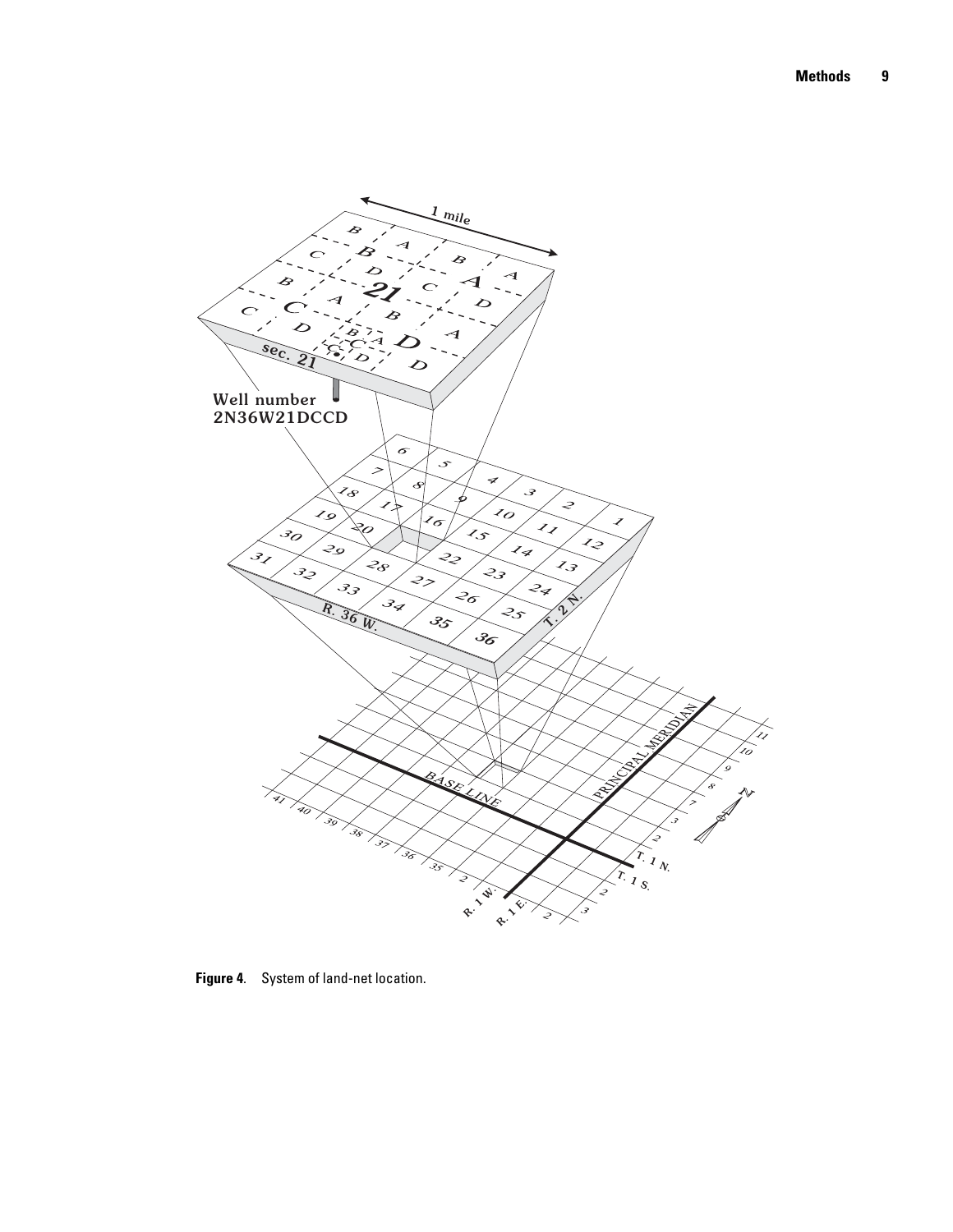

**Figure 5**. Nitrate concentrations in ground water from selected domestic wells, Upper Republican Natural Resources District, 1998-2001.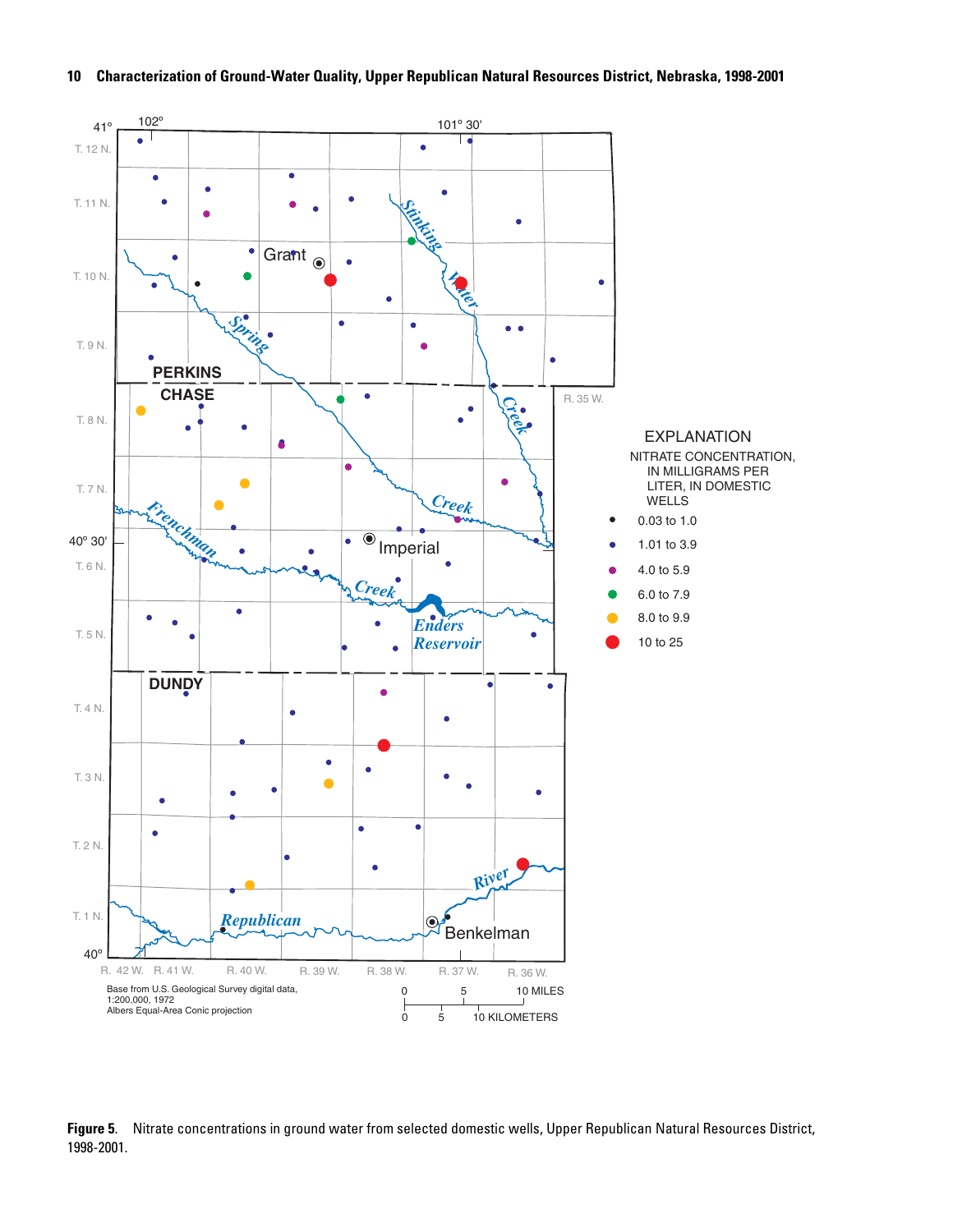

**Figure 6**. Nitrate concentrations in ground water from selected irrigation wells, Upper Republican Natural Resources District, 1998-2000.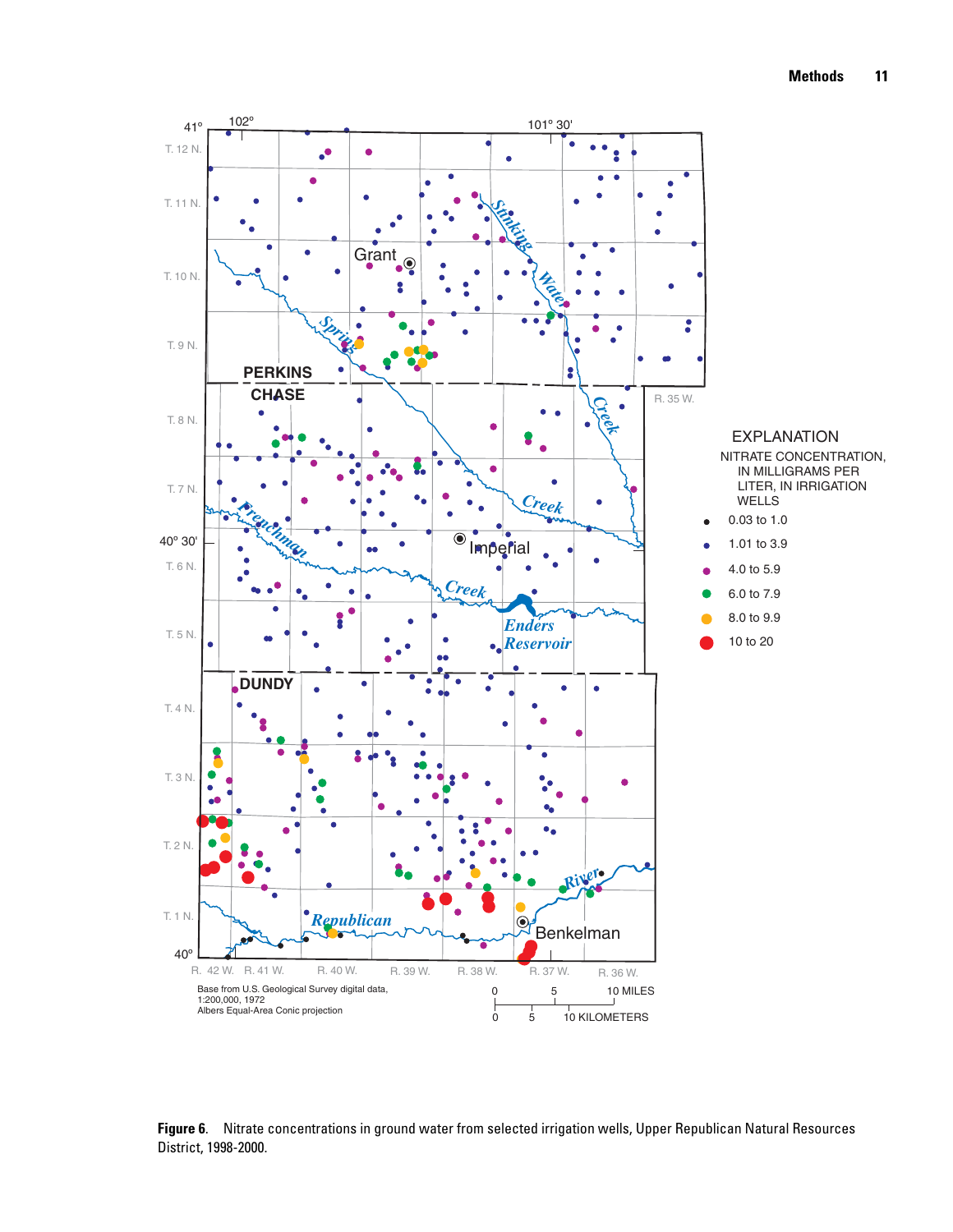Fourteen wells were added to the network in 1999 for a total of 382 registered wells. One-hundred fifty-one wells were selected randomly and sampled in 1999 to confirm the 1998 nitrate concentrations and to expand sample analyses by field screening for selected triazine herbicides (table 3). All samples with positive triazine field screening results were analyzed quantitatively for triazine herbicides. An additional 5 percent of the samples with negative screening results were sent to the analyzing laboratory for verification of the field screening results.

In 2000, 78 additional irrigation wells were selected to expand the irrigation-well network in areas with ground-water nitrate concentrations near, or exceeding, the URNRD's ground-water management-plan action level of 6 mg/L, and in other areas of concern as identified by the URNRD (fig. 6 and table 3). Samples collected from all wells were analyzed for nitrates and field screened for triazine herbicides. All samples with positive triazine screening results, and an additional 5 percent of the samples with negative screening results, were analyzed quantitatively for triazine herbicides. A subset of the samples also was analyzed for major ions; tritium, to identify the approximate age of the ground water; and nitrogen isotopes, to identify potential sources of nitrogen detected in groundwater samples.

#### <span id="page-17-0"></span>**Soil-Coring Site Selection and Sampling Strategy**

Soil samples were collected from the unsaturated zone at 29 spatially distributed sites (fig. 2; table 4 on CD-ROM) to evaluate changes in nitrogen concentrations at locations with varying soil characteristics and land-use practices. Additionally, data generated during this sampling effort provided information on the nitrogen content in the unsaturated zone that may influence future ground-water nitrate concentrations. At each coring site, a single core was collected at depths of as much as 50 ft below the land surface or to the water table, whichever was shallower. From each core, approximately 10 soil samples were collected and analyzed for nitrate and ammonia concentrations.

## <span id="page-17-1"></span>**Water-Quality Sampling and Laboratory Analytical Methods**

All ground-water field measurements and samples were collected by USGS and URNRD personnel. Onsite, well integrity was evaluated; prevalent land use within a 1-mi radius of the site was documented; and potential point sources of contamination (such as septic tanks, feedlots, municipal dumps, and industry) were identified. Additional potential sources of contamination were chemical injection (chemigation) systems that producers often use to apply fertilizers or other chemicals to the fields with irrigation water. When a potential source of contamination was present at the site, or if a sample could not be collected from a faucet or spigot located between the water source and the chemigation point, the sampling process was

discontinued, and arrangements were made to identify an alternate well.

At all domestic and irrigation wells, water samples were collected from a faucet or spigot located as close to the wellhead as possible. If a spigot was not present on a domestic well, a spigot was installed if the owner allowed it. If permission was not granted, an alternate well was selected. If a spigot was not present on an irrigation well, water for chemical analyses and the measurements of field parameters was collected from openings in the irrigation pipe or from the pivot/sprinkler, provided a chemigation system was not present at the site.

#### <span id="page-17-2"></span>Physical-Property and Major-Ion Measurements

Measurements of specific conductance, pH, and water temperature were made with the use of a flow-through chamber prior to sample collection. Flow to the chamber was limited to about 3 to 8 gal/min, and measurements of these physical properties were collected every 3 minutes until the readings had stabilized. Physical properties were considered stable when the following criteria were met between two consecutive readings: (1) specific conductance remained within 5 percent; (2) pH remained within 0.1 standard unit; and (3) water temperature remained within 0.2°C. Once the physical properties had stabilized, the flow-through chamber was disconnected and the ground-water sample was collected from the spigot. At irrigation wells where samples were collected from the irrigation pipe or pivot/sprinkler rather than a spigot, a single measurement of specific conductance, pH, water temperature, and dissolvedoxygen concentration was made prior to sample collection. At most of these sites, the irrigation wells were pumping when personnel arrived, and it has been reported that the chemistry of water samples does not significantly change after 15 minutes of pumping (Zlotnik and others, 1995), so it was assumed that physical properties were stable and that samples would be representative of water in the aquifer.

Water samples from about one-third of the irrigation wells and all of the 2001 domestic-well sites were analyzed for dissolved major ions, including calcium, magnesium, sulfate, and chloride. Samples collected for analysis of major ions were filtered and preserved in accordance with the method described by Pritt and Jones (1989). The major ion samples were shipped to USGS National Water Quality Laboratory (NWQL) in Lakewood, Colorado, within 3 days of sample collection, and were analyzed using standard procedures described in Fishman and Friedman (1989).

### <span id="page-17-3"></span>Coliform Bacteria and Nitrate

All ground-water samples collected as part of this study from 1998 to 2000 were analyzed for coliform bacteria (total and fecal) and total nitrate (nitrate plus nitrite) by Olsen's Agricultural Laboratory in McCook, Nebraska, using USEPA Methods 5.6 and 353.2, respectively. Because both methods require the analysis of unfiltered, unpreserved water, samples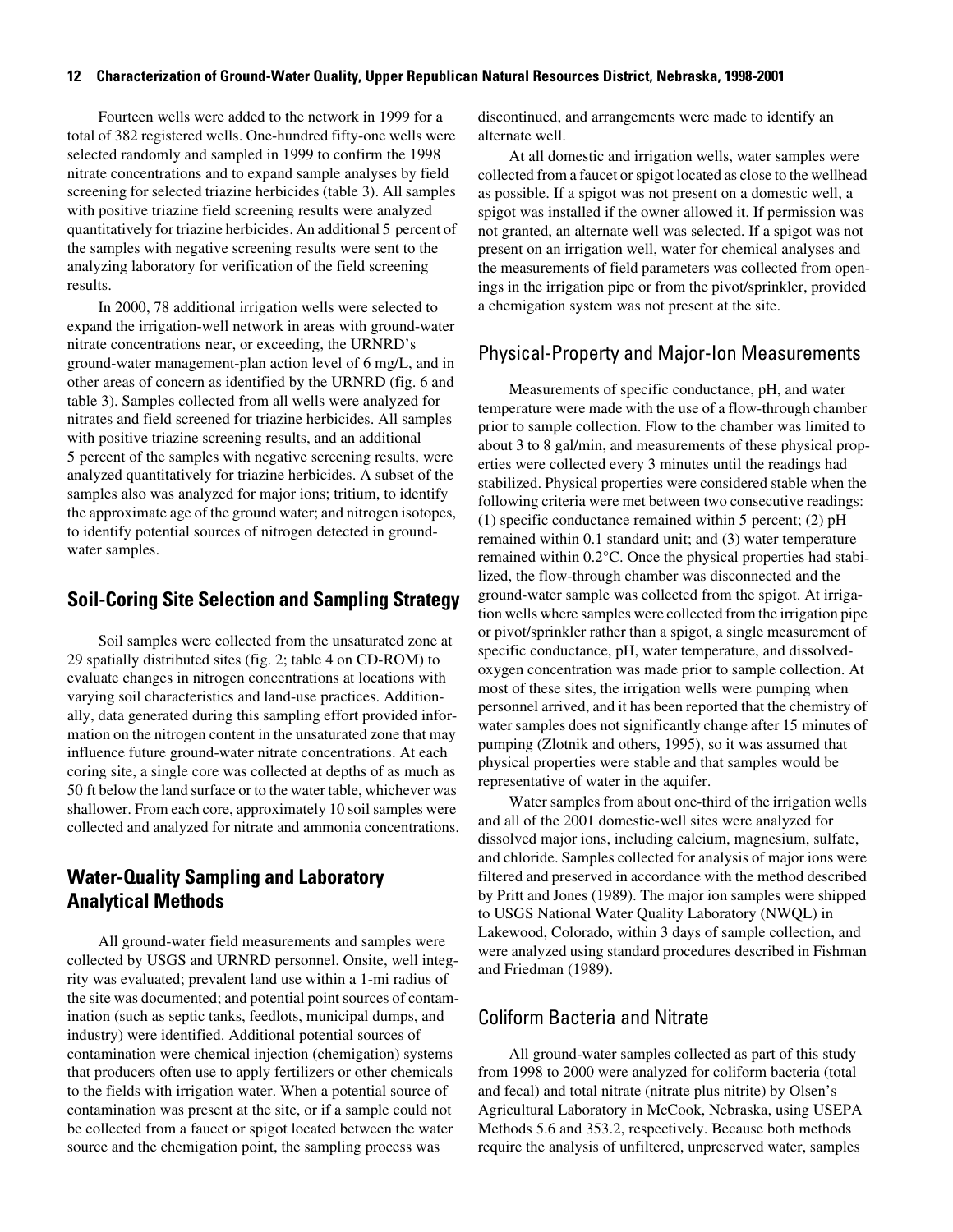for these analytical methods were collected directly from the faucet or spigot at the well. The samples were bottled and chilled to 4°C and transported to Olsen's Laboratory within 48 hours of sample collection.

The sampling procedure for bacteria was modified slightly for the 1999 domestic-well sampling because many of the domestic wells sampled in 1998 had positive test results for coliform bacteria. The 1998 water samples for bacteria were collected from a faucet or spigot that had not been sterilized prior to sample collection. As a result, it was impossible to determine if bacteria detected in the sample were actually present in the ground water or were introduced as a result of water coming into contact with the faucet or spigot. All samples collected for bacteria analyses in 1999 were collected following flame sterilization of the faucet or spigot. At 25 percent of the wells sampled in 1999, an additional sample to be analyzed for bacteria was collected, prior to sterilizing the spigot/faucet (using the 1998 procedures), to allow for a direct comparison of data from both sampling methods.

In 2001, the nutrient analyses of ground-water samples from domestic wells was expanded from analyzing for nitrate only, to include nitrite, ammonia, orthophosphate, and phosphorus. The samples were filtered through a 0.45-micrometer (µm) membrane filter. The filtered sample water was used to rinse the sample containers, the samples were chilled to 4°C, and were shipped to the NWQL within 3 days of sample collection. Nutrient samples shipped to the NWQL were analyzed using standard procedures described by Fishman and Friedman (1989).

## <span id="page-18-0"></span>Herbicides and Other Common-Use Pesticides

In 1999 and 2000, water samples collected from irrigation wells were screened onsite for organonitrogen (triazine) herbicides using an immunoassay technique (Strategic Diagnosis Inc., 1997a, 1997b). All samples with positive test results (at least 0.1 microgram per liter (µg/L) of total triazines) and 5 percent of the samples with negative results were shipped to the NWQL for quantitative analysis of triazine herbicides (31 samples in 1999 and 23 samples in 2000). In 2001, 26 domesticwell samples were sent to the NWQL for analysis of a more comprehensive suite of pesticides (insecticides and herbicides, including the triazine herbicides). NWQL used gas chromatography with mass spectrometry (GC/MS) detection to measure concentrations of triazine herbicides (1999 and 2000 irrigationwell water samples) (Sandstrom and others, 1992) and common pesticides (2001 domestic-well water samples) (Zaugg and others, 1995).

## <span id="page-18-1"></span>Tritium

Tritium is produced naturally in the atmosphere, with natural levels in rainwater of about 5 to 10 tritium units (TU), but the most significant source of tritium is thermonuclear weapons testing that took place in the atmosphere between 1952 and 1969 (Drever, 1997). In 2000, ground-water samples from 25 irrigation wells were analyzed for tritium. Tritium samples were collected directly from the faucet or spigot, in glass bottles that had been pre-rinsed with unfiltered native water prior to sample collection. The bottles were sealed tightly to prevent evaporation and were shipped to the Environmental Isotope Laboratory (EIL), in the Department of Earth Sciences at the University of Waterloo in Waterloo, Ontario, Canada. The samples were analyzed for tritium (enriched method) (Environmental Isotope Laboratory, 1998).

#### <span id="page-18-2"></span>Nitrogen Isotopes

In 2000, ground-water samples from 25 irrigation wells were analyzed for nitrogen isotopes. Samples analyzed for nitrogen isotopes (nitrogen 15  $(^{15}N)$  /nitrogen 14  $(^{14}N)$  as nitrate) were collected as described in the NWQL's Technical Memo 95.05, and were shipped to the NWQL, as soon after collection as possible for analysis by mass spectrometry. For this report, conventional nomenclature was used in the analyses of water samples for nitrogen isotopes. The composition of stable isotopes of low-mass (light) elements such as nitrogen generally is reported using the delta  $(\delta)$  notation, which indicates parts per thousand or per mil. The general expression for the  $\delta$  value is calculated by equation 1:

$$
\delta \text{ (per mil)} = \left[\frac{R_x}{R_s} - 1\right] \times 1,000\tag{1}
$$

where  $R<sub>x</sub>$  is the ratio of the heavy-to-light isotope of the sample and  $R<sub>s</sub>$  is the ratio of the heavy-to-light isotope of the standard (for example  $\frac{15}{N}$  $N^{14}$ N) (Kendall and Caldwell, 1998).

## <span id="page-18-3"></span>**Soil-Core Sampling and Laboratory Analyses**

The soil cores were collected at 29 sites (fig. 2 and table 4) with a hydraulic probe operated by University of Nebraska-Lincoln (UN-L) Water Center personnel, as described in their standard operating procedures. Continuous cores were collected at each of the sites to a depth of 50 ft, if possible. Coring was limited to depths of less than 50 ft below land surface in cases where the hydraulic probe encountered an impenetrable soil layer (e.g. substantial layer of caliche) or the water table. As many as 10 samples were collected from each core at sampling intervals of 4 to 5 ft, or where warranted based on changes in soil lithology. Soil samples were placed in paper boxes and were transported to the Department of Agronomy Soil-Testing Laboratory at UN-L as soon as possible after soil-core collection. The Soil Testing Laboratory analyzed soil samples for nitrate and ammonia using EPA methods 353.2 (U.S. Environmental Protection Agency, 1993) and 350.1 (U.S. Environmental Protection Agency, 1983). Total nitrogen content for each soil-sample interval (table 4) was derived by adding reported concentrations for nitrate and ammonium, and converting them from milligrams/kilogram (mg/kg) as nitrogen to pounds per acre (lb/acre), a unit commonly used by the agricultural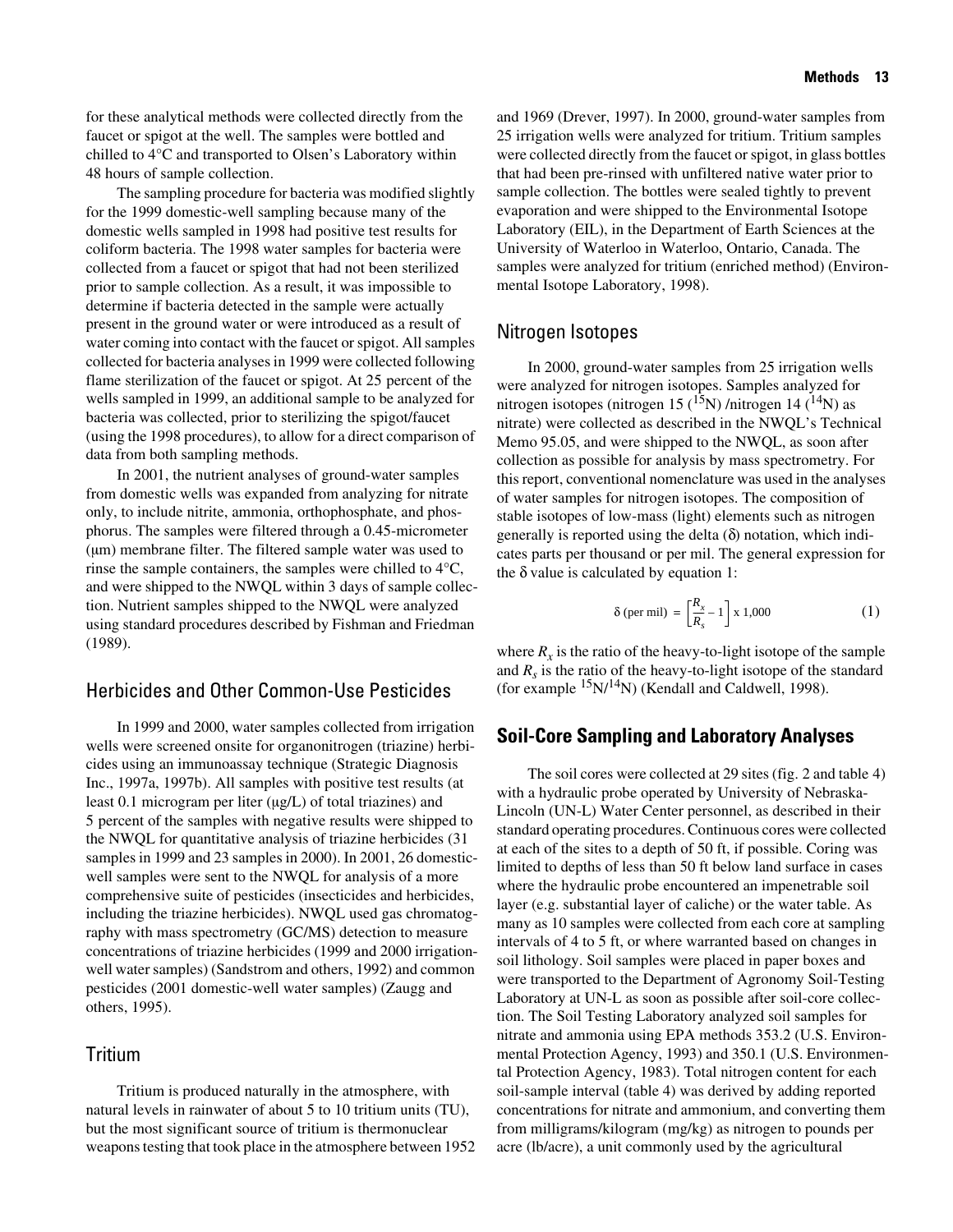community. The mean total nitrogen (lb/acre) also was calculated for each soil core. The units were converted by applying equation 2 (modified from Follett and others, 1991):

Total nitrogen content (lb/acre as N)  
= Total nitrogen (mg/kg as N)  

$$
x 0.3 x length of core (in.)
$$
 (2)

where total nitrogen (mg/kg as N) is the sum of ammonium and nitrate (both in mg/kg as N); 0.3 is the unit conversion factor; and the length of core refers to the interval sampled, in inches.

#### <span id="page-19-0"></span>**Data Analysis**

Statistical methods were used to describe and characterize the general water chemistry of the study area. Variations between data sets were determined by nonparametric statistical analysis, which relies on the conversion of data to ranked values and does not require that the data be normally distributed (Dowdy and Wearden, 1991). Data were grouped into appropriate subgroups, and all values reported as less than the method reporting limit (censored data) were assigned a value equal to one-half the method reporting limit. A value of one-half the method reporting limit assures that the censored data are smaller than the smallest reported concentration, but does not rely on the assumption that concentrations lower than the method reporting limit for a given analytical method indicate that a compound is not present in the sample. As the statistical methods used in data analysis are nonparametric and compare populations by ranking the data, assigning a minimum value to the censored data does not affect the test results (Helsel and Hirsch, 1992).

The data were analyzed using the Wilcoxon rank-sum test for large samples sets (more than 15 samples) (Dowdy and Wearden, 1991; Helsel and Hirsch, 1992). The Wilcoxon ranksum test was used to determine if paired chemical concentrations were significantly different, such as data collected from the same well but on separate days. All statistical analyses used a confidence level of 95 percent ( $\alpha$  = 0.05) and were evaluated using a p-value. For this study, if the p-value was less than or equal to 0.05, a statistically significant difference existed between the two populations. If the p-value was greater than 0.05, no statistically significant difference existed between the two populations.

Correlation analysis was used on some sample sets to determine if values for two variables were associated (Dowdy and Wearden, 1991; Helsel and Hirsch, 1992). The correlation coefficient (r) was used to determine the strength of the association. Generally the closer the r value is to 1.0 or -1.0, the stronger the association.

#### <span id="page-19-1"></span>**Quality Assurance and Quality Control**

Quality assurance (QA)/quality control (QC) sampling consisted of the collection of duplicate, blank, and reference samples. About 10 percent of all water-quality (analyzed for nitrate and in some cases other nitrogen and phosphorus compounds, coliform bacteria, triazine herbicides, common pesticides, major ions, tritium, and nitrogen isotopes) and soil samples (analyzed for nitrate and ammonium) were collected for duplicate analyses. Additionally, equipment blanks (about 3 percent) and reference samples (about 1 percent) were sent to Olson's Laboratory for nitrate analyses. For further verification of the nitrate results from Olsen's Laboratory, a portion of the QC samples consisted of duplicate samples sent to the NWQL for nitrate analyses. As mentioned previously, all pesticide samples with a total triazine concentration of at least 0.1  $\mu$ g/L (based on immunoassay screening results) and 5 percent of the samples with negative results were shipped to the NWQL for quantitative analysis of triazine herbicides using GC/MS. In addition to internal QA/QC procedures at each laboratory, USGS personnel reviewed all data to assure consistency and reliability.

# <span id="page-19-2"></span>**Characterization of Ground-Water Quality**

Although water-quality sampling procedures were similar for the domestic and irrigation wells, the analytical results from the two sampling efforts are presented separately in this section. Because the majority of the domestic wells included in the network are not registered with the State of Nebraska, driller's log or other well-construction information could not be located, which made the identification of source waters in the groundwater system impossible. Because of the availability of wellconstruction information and driller's logs for wells in the irrigation-well network, part of the data analysis focuses on location of the constituents within the ground-water system. Summary statistics for selected water-quality constituents are presented in table 5 (on CD-ROM) for samples from the domestic wells and in table 6 (on CD-ROM) for samples from the irrigation wells.

#### <span id="page-19-3"></span>**Domestic-Well Network**

As mentioned previously, 101 wells in the domestic-well network were sampled in 1998, with additional sampling in 1999 and 2001 generally limited to a subset of the initial 101 wells. Despite the lack of well-construction data for most wells in the domestic-well network, it is critical to assess water quality of the drinking-water supplies for rural residents in the URNRD.

#### <span id="page-19-4"></span>Physical-Property and Major-Ion Measurements

Physical properties were collected at each well prior to sample collection. The physical properties that were measured routinely at the domestic wells included specific conductance,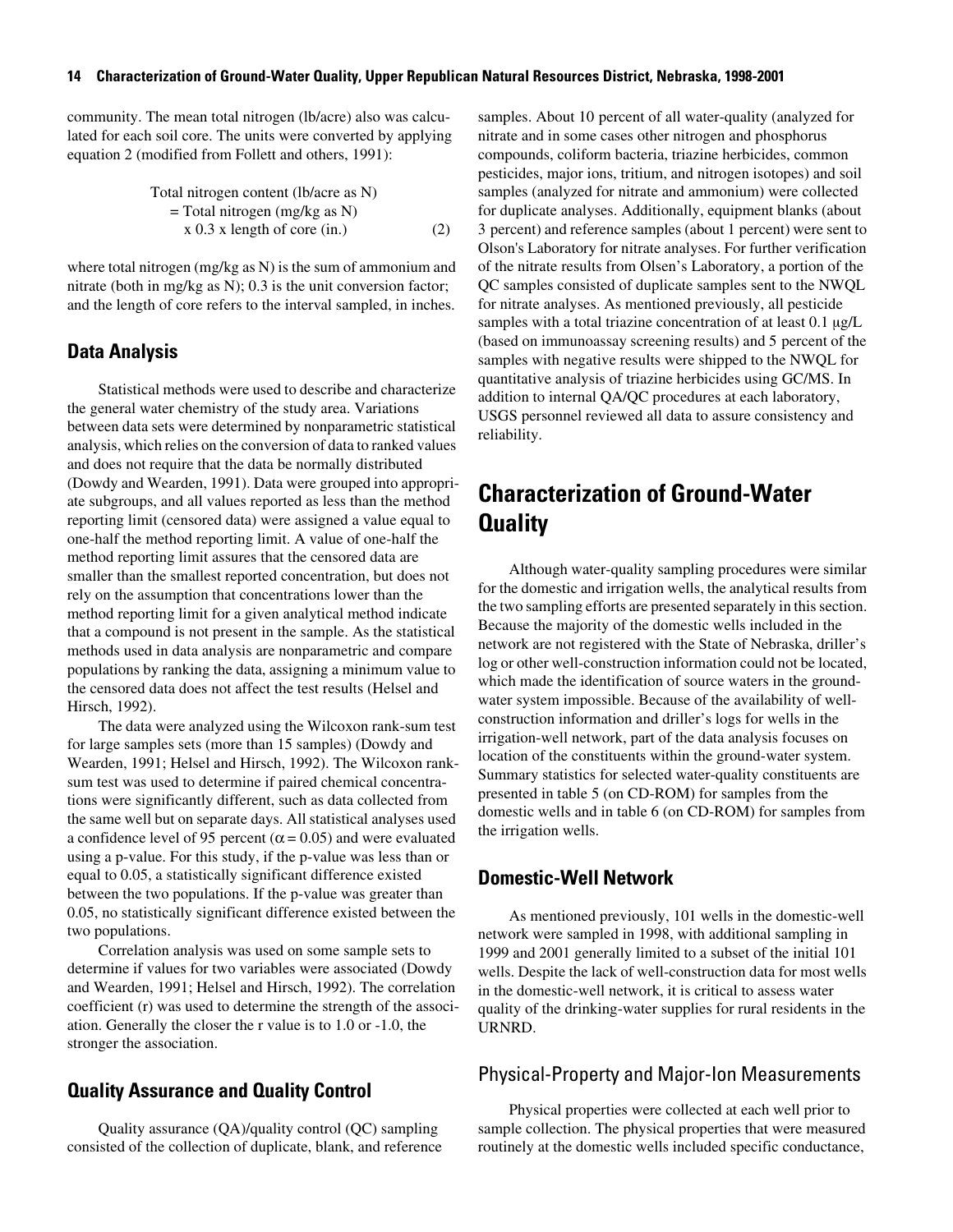pH, and water temperature (table 5). Specific conductance is the measure of the electrical conductivity of water and is determined by the species and concentrations of dissolved solids in the water. The specific conductance measured in samples collected from domestic wells during 1998 to 2001 varied widely from 208 to 3,421 microsiemens per centimeter at 25°C (µS/cm), with a median value of 374 µS/cm. The pH of a sample is a measurement of the hydrogen-ion activity and is expressed as the negative base-10 logarithm of hydrogen activity in moles per liter (Hem, 1985). Measurements of pH in domestic wells sampled from 1998 to 2001 ranged from 6.1 to 8.7 standard units, with a median value of 7.6 standard units. The water temperature in the domestic-well samples varied from 12.6 to 20.1°C, with a median value of 15.0°C.

Natural water commonly contains 8 to 10 major ions including cations (positively charged ions) and anions (negatively charged ions), with 7 of the major ions (calcium, magnesium, sodium, potassium, chloride, sulfate, and bicarbonate) making up the bulk of the dissolved-solids load in almost all natural ground-water samples around the world (Briel, 1993). In a trilinear diagram (fig. 7), results from each domestic-well sample analyzed for major ions in 2001 were plotted in the lower left triangle by percentage (in milliequivalents per milliliter) of total cations, and in the lower right triangle by percentage of total anions. Straight lines drawn from these two points

are used to generate a third point in the diamond field indicating the overall chemical composition of the water. Data points representing water from the domestic wells generally fell within the leftmost subarea of the diamond field, which indicates that the water is a calcium magnesium bicarbonate type, typical of the Ogallala Group of the High Plains aquifer (Engberg and Druliner, 1988). Water from two of the domestic wells differed slightly in chemical composition from water from the other domestic wells, with major-ion concentrations indicative of a calcium magnesium sulfate water type.

## <span id="page-20-0"></span>Coliform Bacteria

Of the 101 samples collected from domestic wells in 1998, 26 percent tested positive for the presence of coliform bacteria (table 2), exceeding the MCL of zero colonies (U.S. Environmental Protection Agency, 2002). The number of colonies ranged from 0 to greater than 200 per 100 milliliters (mL) of water (tables 2 and 5). Although 9 of the 26 samples that tested positive for total coliform bacteria had nitrate concentrations greater than 3 mg/L—a threshold considered indicative of influence from human sources (Madison and Brunett, 1985), there is no apparent association between the presence of bacteria and elevated nitrate concentrations  $(r = -0.09)$  in samples from the domestic wells.



**Figure 7**. Water types for samples from selected domestic wells, Upper Republican Natural Resources District, 2001.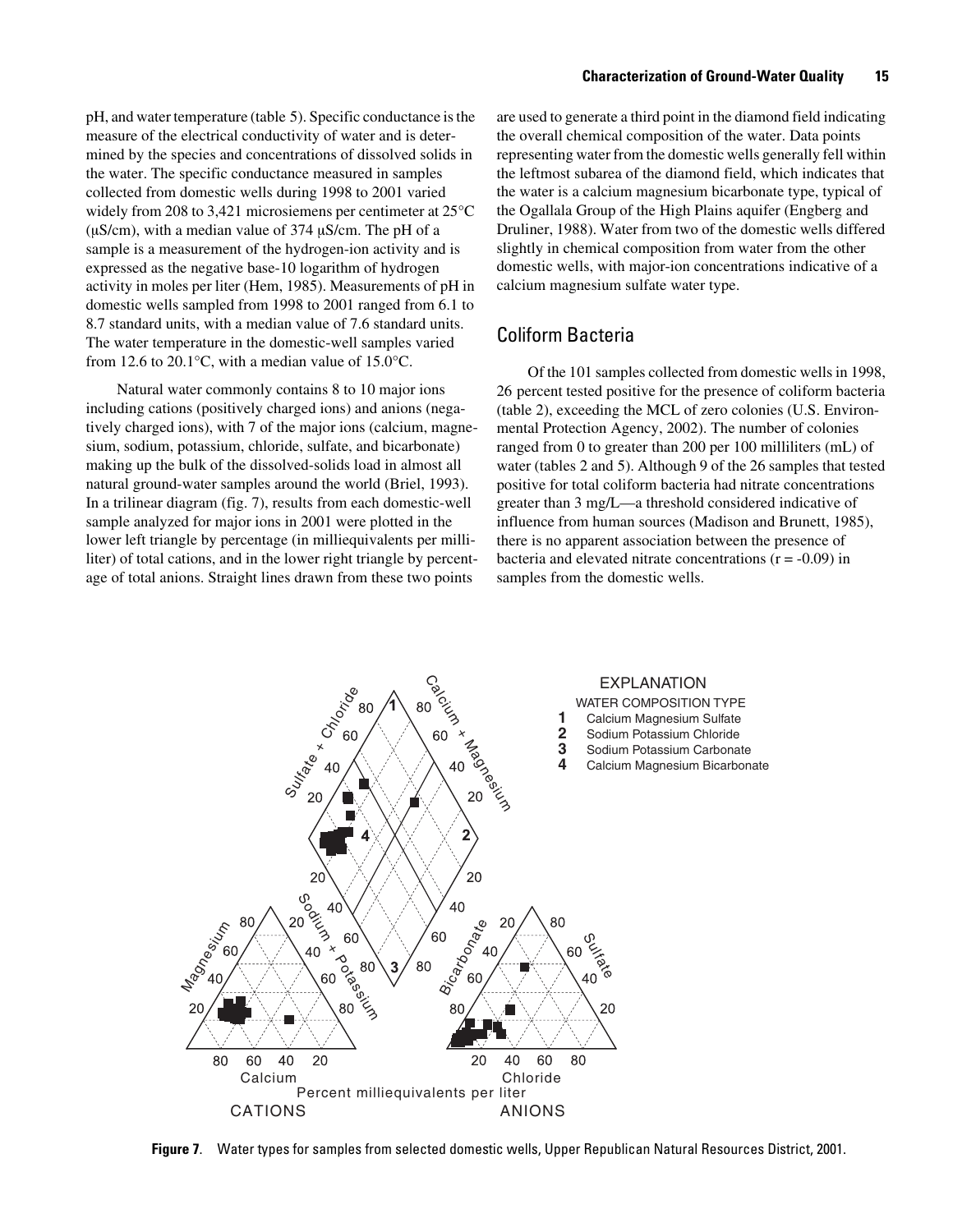In 1999, samples were collected from wells for which the 1998 analytical results either indicated a positive test for coliform bacteria or ground-water nitrate concentrations were greater than 6 mg/L. Of the domestic wells that were resampled, samples from 14 wells again tested positive for total coliform bacteria. Also, samples from two wells that had tested negative for coliform bacteria in 1998 samples, tested positive in 1999. Two samples collected in 1999 had positive tests for total coliform (1 colony per 100 mL) using the 1998 sampling methodology, and the environmental samples had negative results following flame sterilization (table 7 on CD-ROM). All additional samples had comparable results regardless of the use of flame sterilization, with no significant differences between the 1998 and 1999 bacteria data (Wilcoxon rank-sum test p-value = 0.41). Small differences between 1998 and 1999 results were likely the result of natural variability in the presence of bacteria in the water.

#### <span id="page-21-0"></span>**Nitrates**

Nitrates were detected in water from every domestic well sampled from 1998 to 2001 (fig. 5 and table 5). In 1998, nitrate concentrations ranged from 0.03 to 24 mg/L (median 2.2 mg/L) (table 2). Similar ranges in concentrations of nitrate were detected in domestic-well samples collected during 1999 and 2001, but the focus of these sampling efforts in areas with elevated nitrate concentration resulted in higher median nitrate concentrations of 3.5 mg/L in 1999 and 4.6 mg/L in 2001. Nitrate concentrations in 8 percent of the ground-water samples collected equalled or exceeded the MCL of 10 mg/L (samples from four wells sampled in 1998, four wells in 1999, and four wells sampled in 2001) (table 2). Comparisons of nitrate data from wells that were resampled did not show significant differences in the concentrations using Wilcoxon rank-sum tests  $(1998 \text{ p-value} = 0.37; 1999 \text{ p-value} = 0.45; \text{ and } 2001 \text{ p-value} =$ 0.41). Because of the lack of differences in nitrate concentrations between sampling years, figure 5 shows only the initial nitrate concentrations measured at each of the domestic wells.

### <span id="page-21-1"></span>Herbicides and Other Common-Use Pesticides

All ground-water samples collected from domestic wells in 2001 were analyzed for pesticide compounds. Twelve of the 26 samples (46 percent) contained detectable concentrations of pesticides. Although a large number of pesticides were included in the analyses (table 2), only the organonitrogen (triazine) herbicides of atrazine, metolachlor, and prometon, and the atrazine degradation product, deethylatrazine, were detected. Atrazine was detected in nine (35 percent) of the samples. The maximum concentration of atrazine detected in the samples was 0.17 µg/L, which is less than the USEPA's MCL of 3.0 µg/L. Metolachlor also was detected in three of the samples that contained atrazine, but generally was detected at higher concentrations (table 2). Prometon was detected in one sample at a concentration of 0.11 µg/L. The atrazine degradation product,

deethylatrazine, was found in 11 (42 percent) of the samples and was the most frequently detected pesticide. Because of little or unavailable well-construction information, the aquifer or hydrogeologic unit that is the source of water containing the pesticides cannot be determined.

#### <span id="page-21-2"></span>**Irrigation-Well Network**

The irrigation-well network consisted of 368 wells that were sampled in 1998 (table 3). Additional wells were added in 1999 and 2000 to improve spatial coverage of the well network.

#### <span id="page-21-3"></span>Physical-Property and Major-Ion Measurements

During the study, specific conductance measured in irrigation-well samples varied widely from 158 to 3,330 µS/cm (median 363 µS/cm) (table 6). All but two wells with specific conductance values greater than 1,000 µS/cm were located near the Republican River in Dundy County. In samples from the irrigation wells, pH ranged from 6.3 to 8.5 (median 7.6), and water temperature ranged from 11.6 to 25.0°C (median 15.2°C). Dissolved oxygen also was measured routinely in samples from the irrigation wells, with concentrations ranging from 0.5 to 12.0 mg/L (median 8.1 mg/L). Although a trilinear diagram of the major-ion analyses of water from the irrigation wells (fig. 8 and table 3) generally showed a calcium magnesium bicarbonate composition typical of water from the Ogallala Group of the High Plains aquifer (Engberg and Druliner, 1988), water from some irrigation wells had elevated sulfate concentrations, and plotted as a calcium magnesium sulfate type water. The elevated sulfate concentrations may originate from the oxidation of thin bands of iron pyrite in many horizons of the underlying Pierre Shale.

#### <span id="page-21-4"></span>**Nitrates**

From 1998 to 2000, ground-water samples were collected from 460 irrigation wells in the URNRD study area and were analyzed for nitrate. Figure 6 shows only the initial nitrate concentrations measured at each of the irrigation wells. Nitrate concentrations in water from the wells during the 3-year sampling period ranged from less than 0.03 (for four samples) to 26 mg/L, with a median concentration of 2.7 mg/L (fig. 6 and table 6). Of all samples collected from irrigation wells, about 3 percent exceeded the MCL for nitrate.

Nitrate concentrations in samples from 368 wells in 1998 ranged from less than the method reporting limit of 0.03 mg/L to 25 mg/L (median 2.5 mg/L) (table 3). In 1999, 138 of these wells were sampled again to verify the concentrations of nitrate detected, and to expand the constituents included in the analyses. Comparison of the 1998 and 1999 nitrate data collected from the 138 wells showed no significant difference (p-value = 0.89) between data collected in those years. In addition to resampling wells, 14 wells were added to the irrigation-well sampling network in 1999. The irrigation-well network was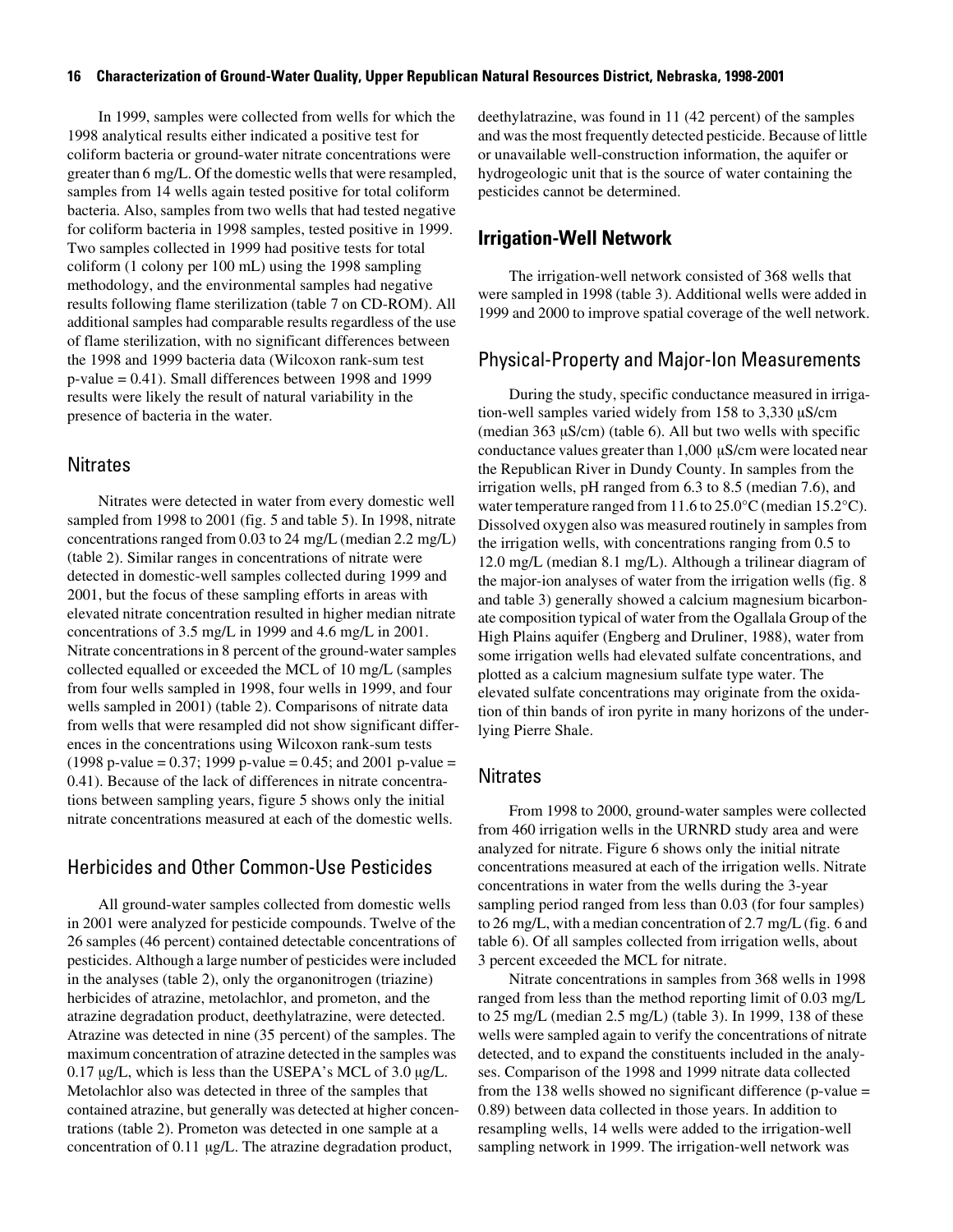

**Figure 8**. Water types for samples from selected irrigation wells, Upper Republican Natural Resources District, 1998-2000.

expanded again in 2000 to include 78 additional wells in areas with elevated nitrate concentrations, as well as other areas of concern, as identified by the URNRD. Possibly because of the emphasis on locating wells in areas with elevated nitrate concentrations, the median concentration of nitrates detected in 2000 increased to 4.5 mg/L from 2.5 mg/L in 1998 and 2.6 mg/L in 1999 (table 3).

Areas with nitrate concentrations greater than or equal to 6.0 mg/L in ground water were predominantly in north-central Chase, western and south-central Dundy, and south-central Perkins Counties (fig. 6). Soils in these areas generally consist of sand to sandy loam (fig. 2) with permeabilities ranging from 6 to 20 in/hr, and a high percentage of cropland. Although nitrate concentrations in samples from wells located near the Republican River varied widely, ranging from less than the method reporting limit of 0.03 mg/L to more than 25 mg/L, the median concentration (1.9 mg/L) was below the background nitrate concentrations expected for uncontaminated ground water in the United States (Madison and Brunett, 1985; McMahon, 2001). The number of wells with low nitrate concentrations may be the result of denitrification occurring in areas with sufficient organic matter and anaerobic conditions in an area with a shallow water table (Starr and Gillham, 1993).

#### <span id="page-22-0"></span>Herbicides and Other Common-Use Pesticides

Atrazine, one of the triazine herbicides, is used extensively in the URNRD to reduce loss of crop productivity because of weed proliferation. Atrazine is used alone or in combination with other herbicides such as alachlor and metolachlor. Because atrazine is relatively water soluble with a low affinity for solid surfaces (Nowell and others, 1999) and is used extensively in the URNRD area, it has potential to contaminate ground water. A survey of samples from more than 2,000 wells in Nebraska found that 13.5 percent of them were contaminated with atrazine, although only 1 percent had concentrations greater than 3 µg/L (Comfort and Roeth, 1996).

Of the irrigation-well samples screened for pesticides during 1999 and 2000 (table 3), 54 were sent to the NWQL for GC/MS analysis. Atrazine and deethylatrazine, a degradation product of atrazine, were detected in a substantial number of the 1999 samples. Of the 31 samples analyzed in 1999, 14 (45 percent) had detectable concentrations of atrazine (with a maximum concentration of 0.22  $\mu$ g/L), and 13 (42 percent) had detections of deethylatrazine (with a maximum concentration of 0.96 µg/L). Metolachlor, propazine, and trifluralin were the only other pesticides detected in 1999. Because all concentrations of these compounds detected were near the method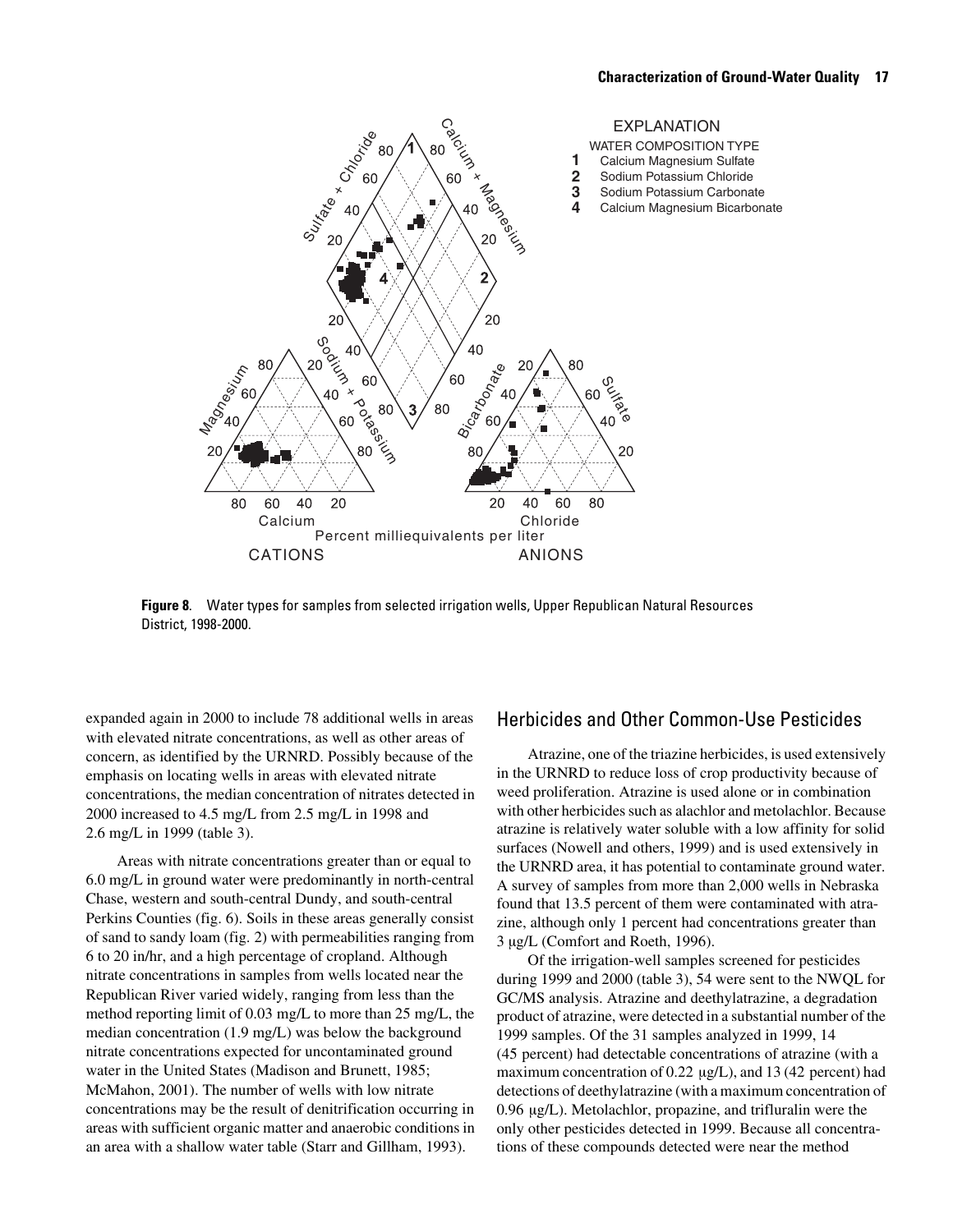reporting limit, the results were reported as estimated values or as detected but not at a concentration that could be quantified (table 3).

Although fewer samples were sent to NWQL for pesticide analysis in 2000 than previous years, the number of pesticides detected increased, as did the number of detections of atrazine, deethylatrazine, and metolachlor. Of the 23 samples analyzed during 2000, all had detectable concentrations of atrazine, and 19 samples (83 percent) had detectable concentrations of deethylatrazine. Metolachlor was detected in 16 samples, with concentrations ranging from an estimated concentration of 0.01 to 0.38 µg/L (table 3). Acetochlor, alachlor, metolachlor, prometon, propachlor, and propazine also were detected in irrigation-well samples collected during 2000. Out of the 23 samples collected during 2000, acetochlor was detected in 7 samples, alachlor in 7 samples, prometon in 3 samples, propachlor in 9 samples, and propazine in 6 samples (table 6). All concentrations of atrazine and alachlor were less than the MCLs of 3.0 and 2.0  $\mu$ g/L, respectively (U.S. Environmental Protection Agency, 2002). The increase in the number of pesticide detections in the 2000 samples may be the result of selecting wells in areas vulnerable to nonpoint-source contamination as indicated by elevated concentrations of nitrates in the ground water.

Atrazine and deethylatrazine were detected together in 13 samples collected during 1999, and in 18 samples collected during 2000. The deethylatrazine-to-atrazine ratio (DAR) has been used by Adams and Thurman (1991) as an indicator of nonpoint-source pollution of ground water. Deethylatrazine is more mobile than atrazine and typically leaches through soil and into ground water. Large DAR values, greater than 0.7, indicate the possibility that atrazine has been transported slowly into the ground-water system and considerable deethylation of atrazine by soil microorganisms has occurred. A small DAR ratio (about 0.1) was found when minimum degradation of atrazine had occurred, evidence of the rapid transport of atrazine into the aquifer. DAR values were calculated for 30 of the irrigation-well water samples collected in 1999 and 2000, including 15 values based on estimated concentrations (table 3). DAR values greater than 0.7 were calculated for 26 (87 percent) of the samples. The lowest calculated DAR value was 0.27, and the median DAR value for the 31 wells was 3.7. Generally, the large DAR values calculated for wells in the URNRD indicate that atrazine has been transported slowly into ground water—a conclusion consistent with a nonpoint source of contamination. The four samples with DAR values less than 0.7 were from wells with depths greater than 200 ft. Of the four samples, three also had detectable concentrations of acetochlor, alachlor, and metolachlor, and one of the three had detectable concentrations of prometon and propachlor as well. Based on the locations of these wells, most appear to be in areas with sandy to sandyloamy soil. With permeability in these soils ranging from 7 to 20 in/hr (Soil Conservation Service, 1963; 1982; and 1991), agricultural chemicals applied to fields in these areas could move rapidly through the soil.

#### <span id="page-23-0"></span>Tritium

Tritium in ground water is not significantly affected by chemical processes. Although it cannot be used to age-date water due to uncertainties caused by mixing of water, it can be used to distinguish between water that entered the aquifer system prior to 1952 (Drever, 1997) and water that has been recharged after 1952. Water entering the system prior to 1952 will not have detectable concentrations of tritium; water entering the system since 1952 will have concentrations substantially greater than 10 to 20 TU (Fetter, 1988). Water from mixed sources will have concentrations between the method detection limit and 20 TU (Drever, 1997; Fetter, 1988).

Samples collected from 25 of the wells sampled in 2000 were analyzed for tritium concentrations. Samples from eight of the wells (about one-third of the sites sampled) had tritium concentrations less than the method detection limit of 0.8 TU, indicating that water in these wells entered the system prior to 1952 (fig. 9). Because agricultural practices in the area increased in the 1950s and 1960s, it can be assumed that this water was not influenced by agricultural chemicals. This assumption is supported by nitrate concentrations measured in water samples taken from these wells. The median nitrate concentration from samples with no detectable amount of tritium was 3.0 mg/L. This nitrate concentration is similar to the nitrate concentrations considered to be naturally occurring (Madison and Brunett, 1985; McMahon, 2001). Samples with detectable concentrations of tritium had elevated concentrations of nitrate, ranging from 3.6 to 12 mg/L (median  $= 7.0$  mg/L) (table 3).

### <span id="page-23-1"></span>Nitrogen Isotopes

Because most sources of nitrate typically have distinct isotopic signatures, nitrogen isotopes have been used to distinguish between anthropogenic and natural sources of nitrate. Sources of nitrogen from animal waste generally have  $\delta^{15}N$ values greater than 10 per mil, whereas sources of nitrogen from synthetic fertilizers generally have  $\delta^{15}N$  values less than 2 per mil (Kendall, 1998). Values between 2 and 10 per mil are typically considered background values, or indicative of water that is a mix of the two sources.

In 2000, nitrogen-isotope analyses were performed on water samples from 25 irrigation wells located in areas of concern as identified from the high nitrate concentrations in samples collected in 1999. The  $\delta^{15}N$  values measured in these water samples ranged from 0.4 to 9.8 per mil. Two of three sites with  $\delta^{15}N$  values less than 2.0 per mil had samples with elevated nitrate concentrations and detectable amounts of tritium, indicating a possible nitrate source of synthetic fertilizer (fig. 9). Although  $\delta^{15}N$  values in samples from three wells approached 10 per mil, the minimum value for an animal-waste source, none exceeded it. It is likely that the nitrogen source in these water samples is a mix of fertilizers and animal waste, possibly with a greater influence from animal waste. It should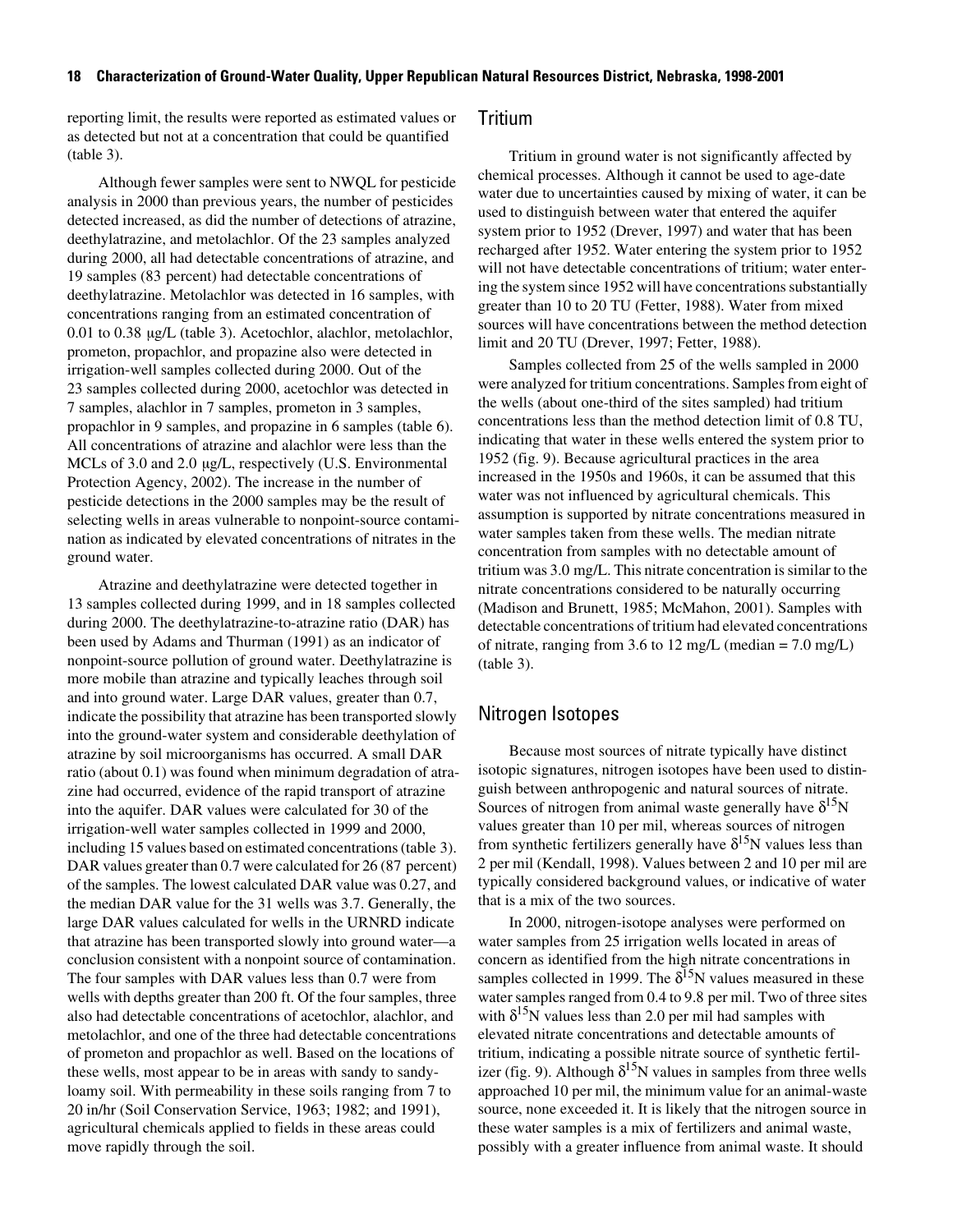

**Figure 9**. Tritium and nitrogen-isotope values in water samples from selected irrigation wells, Upper Republican Natural Resources District, 2000.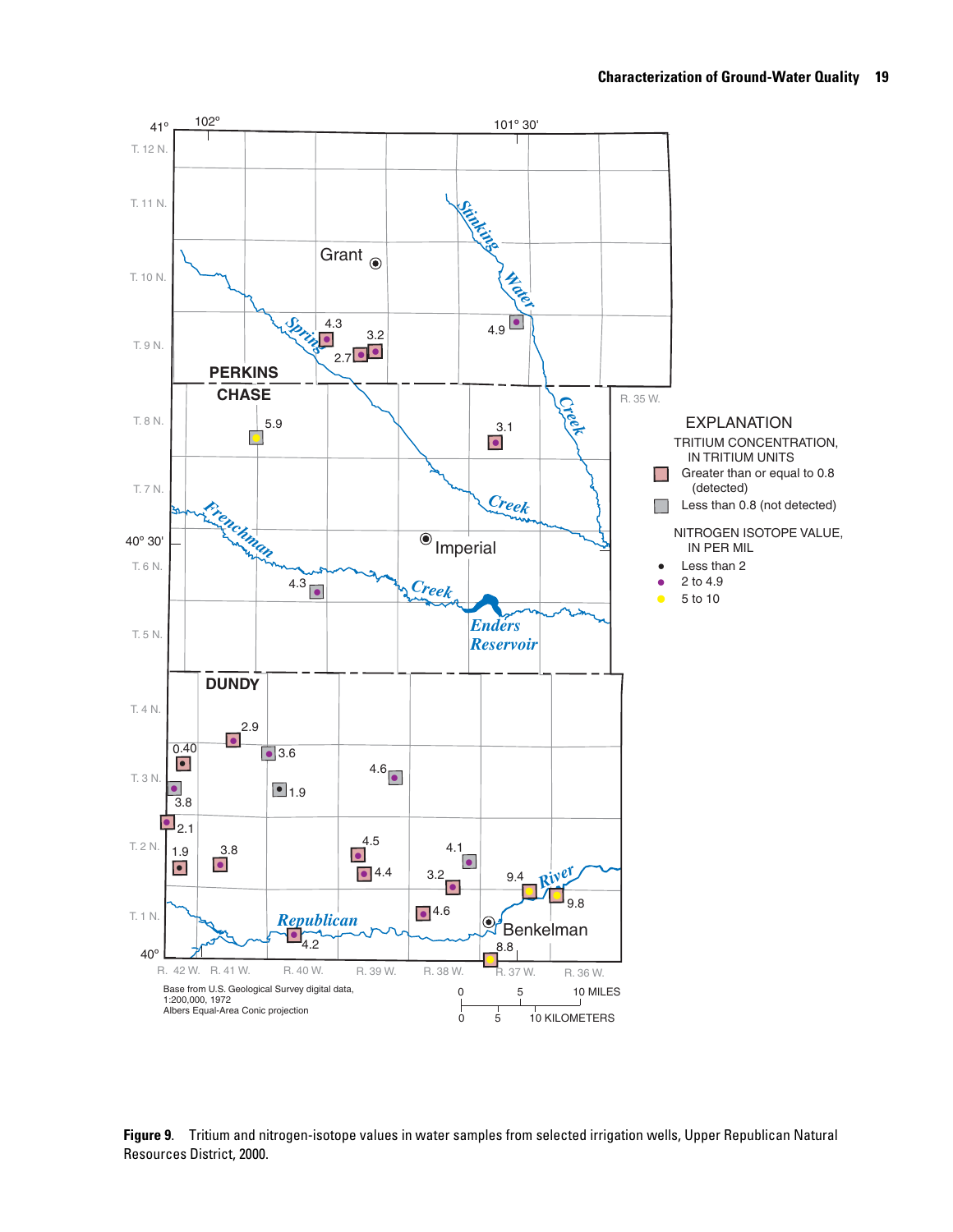be noted that reducing or anaerobic environments with dissolved-oxygen concentrations less than 1.0 mg/L, can cause denitrification of nitrogen from synthetic fertilizer, which yields residual nitrates that have much higher  $\delta^{15}N$  values and are isotopically indistinguishable from animal waste (Kendall, 1998). Although the water samples analyzed for this report contained dissolved-oxygen concentrations greater than 1.0 mg/L, it is possible that one well sample with an elevated nitrogen-isotope value was influenced by reducing conditions. The well was shallow, located adjacent to the Republican River, and samples had a relatively low dissolved-oxygen concentration (2.7 mg/L) compared to samples from other irrigation wells. Based on the shallow depth to water and the likely presence of organic material, it is possible that some of the water pumped by this high-capacity well had undergone denitrification.

The  $\delta^{15}$ N values in samples from the remaining wells generally were less than 5 per mil. At 12 of these wells, samples had nitrate values greater than 3.0 mg/L and detectable concentrations of tritium, indicating an anthropogenic source of nitrate (fig. 9). The  $\delta^{15}N$  values in samples from these sites ranged from 2.1 to 4.6 per mil, indicating that nitrate present in the samples may be from mixed sources of animal waste and synthetic fertilizers, with a greater influence from synthetic fertilizers.

# <span id="page-25-0"></span>**Soil Nitrogen**

Soil-core sampling sites were selected to represent a variety of local land uses. Although nitrogen content in soil varied among and within all 29 sites (table 4), some general patterns were found based on land use. In general, land used as grassland or nonirrigated cropland had lower total nitrogen content, in the range of 15 to 25 lb/acre, throughout the core with an increase in nitrogen content to about 40 lb/acre in the deeper soil samples (fig. 10). Although the same general pattern was noted in soil samples collected from areas with irrigated cropland, the nitrogen content measured was more variable with higher nitrogen content generally found throughout the sample (fig. 10). Statistical comparisons of the mean total nitrogen content also indicate that the apparent differences in soil nitrogen content are related to land use ( $p$ -value = 0.03). Mean total nitrogen content of samples from rangeland and nonirrigated cropland were not significantly different (Wilcoxon rank-sum test p-value  $= 0.60$ ), but the nitrogen content in soil samples from irrigated cropland was slightly higher than that measured in samples collected from rangeland ( $p$ -value = 0.10) and significantly higher than nonirrigated cropland areas (p-value = 0.01). The increase in total nitrogen concentrations with depth, and the elevated mean total nitrogen content in samples collected from areas of irrigated cropland, may be an indication that nitrogen was carried beyond the root zone of plants by infiltration of irrigation water.

## <span id="page-25-1"></span>**Summary and Conclusions**

The development of ground-water irrigation and the associated use of agricultural chemicals have increased the potential for leaching of fertilizers and other chemicals into ground water of the Upper Republican Natural Resources District (URNRD). In 1998, the U.S. Geological Survey, in cooperation with the URNRD, began a study to characterize the quality of ground water in the URNRD area with respect to physical properties and concentrations of major ions, coliform bacteria, nitrate, and pesticides, and to assess the presence of nitrogen concentrations in the unsaturated zone. At selected well sites, the ground-water quality characterization also included tritium and nitrogenisotope analyses to provide information about the approximate age of the ground water and potential sources of nitrogen detected in ground-water samples, respectively.

The water type in the majority of the domestic and irrigation wells sampled was a calcium magnesium bicarbonate composition, which is typical of water from the Ogallala Group of the High Plains aquifer. Samples from some wells near the Republican River were of a calcium magnesium sulfate composition, with elevated sulfate concentrations probably resulting from leaching of the underlying Pierre Shale.

Of the 101 domestic-well water samples collected in 1998, 26 tested positive for total coliform bacteria, exceeding the U.S. Environmental Protection Agency's Maximum Contaminant Level of zero colonies. Although several samples tested positive for total coliform bacteria and had elevated concentrations of nitrate (greater than 3 milligrams per liter (mg/L)), no apparent association exists between the presence of bacteria and elevated nitrate concentrations. In 1999, water from a domestic well was resampled if the 1998 analysis for coliform bacteria was positive, or if the ground-water nitrate concentration was greater than 6 mg/L. The 1999 sampling protocol was modified to include a flame sterilization process prior to sample collection, and at a subset of the sites, samples were collected using both the 1998 and 1999 sampling procedures. Data comparisons showed no significant differences between 1998 and 1999 bacteria detections (Wilcoxon rank-sum test p-value  $= 0.41$ ).

Nitrates were detected in all ground-water samples collected from domestic wells and in all but four irrigation-well samples. Nitrate concentrations varied widely, ranging from less than the method reporting limit of 0.03 to 26 mg/L. Nitrate concentrations less than the method reporting limit were measured in irrigation wells located near the Republican River. The low nitrate concentrations may be the result of denitrification occurring when sufficient organic matter and anaerobic conditions are present in an area with a shallow water table. The median nitrate concentrations in irrigation wells sampled in 1998 (2.5 mg/L) and 1999 (2.6 mg/L) indicate that the majority of wells sampled had nitrate concentrations that may be considered naturally occurring. In 1998, the median nitrate concentration in domestic-well samples was 2.2 mg/L. The focus of domestic-well sampling efforts in areas with elevated nitrate concentrations in 1999 and 2001 is apparent because the median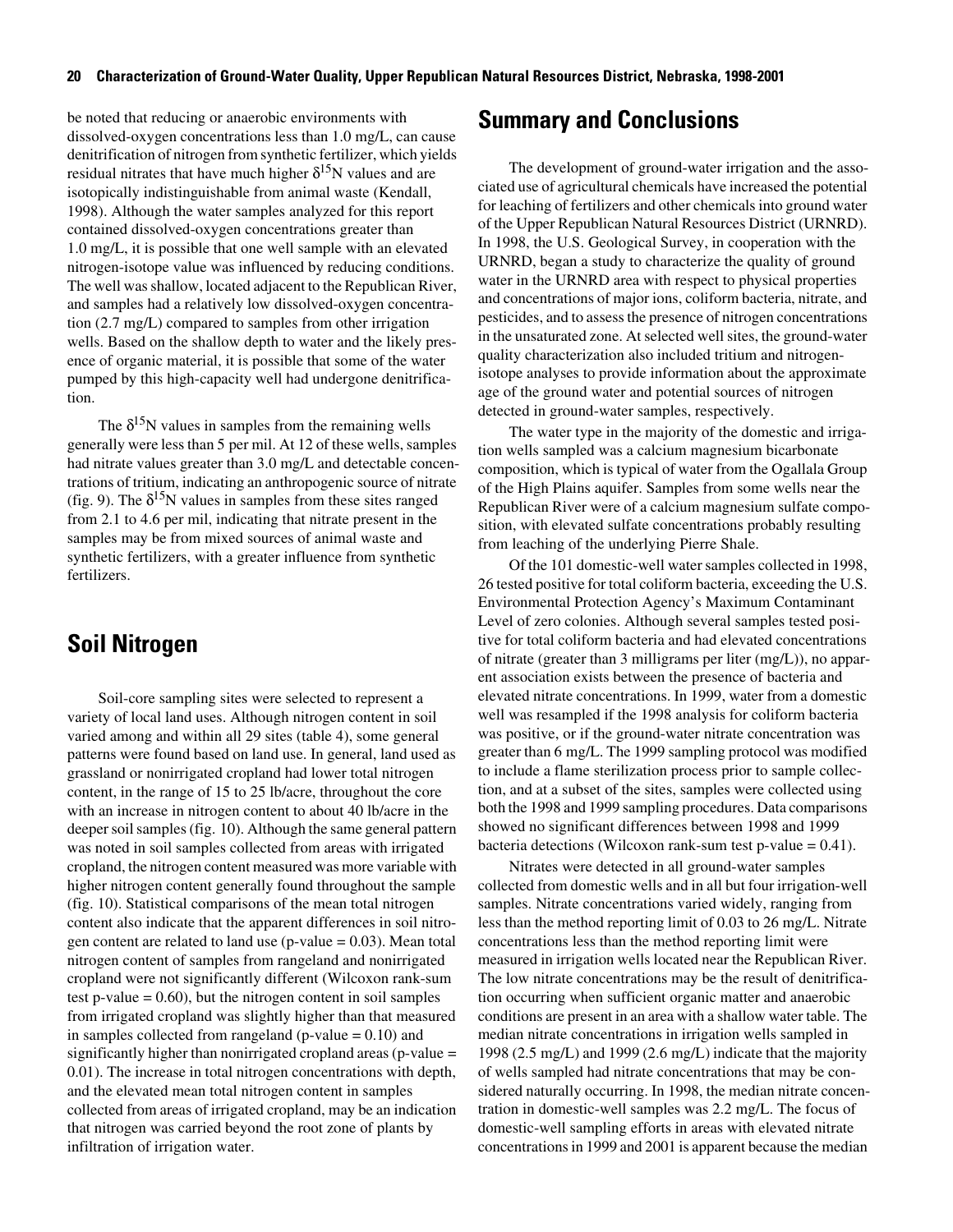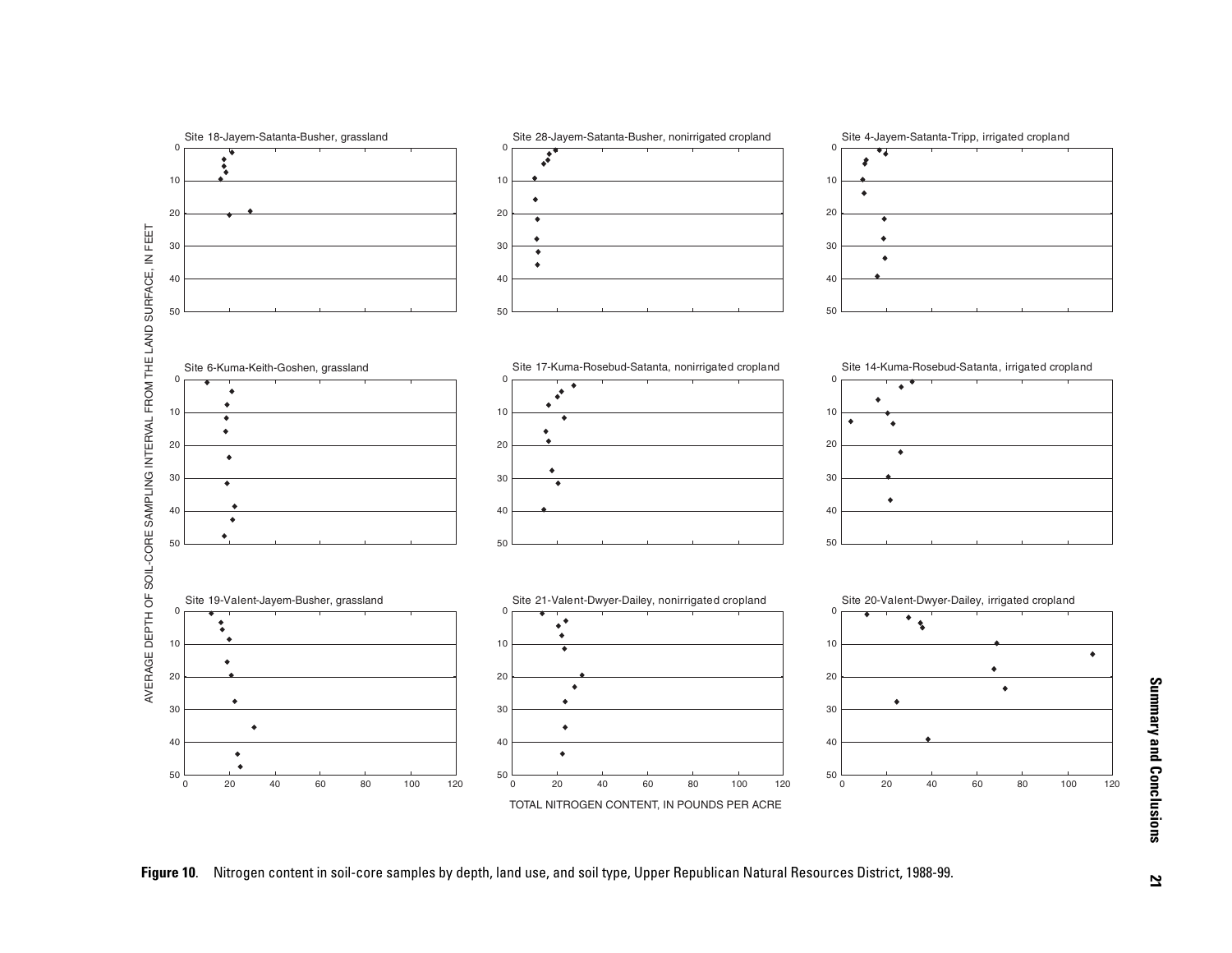nitrate concentrations were higher than in 1998—3.5 mg/L in 1999 and 4.6 mg/L in 2001. Similarly, the focus on sampling in areas with elevated nitrate concentrations resulted in a higher median nitrate concentration (4.5 mg/L) for irrigation wells in 2000 than in 1998 (2.5 mg/L) or 1999 (2.6 mg/L).

Areas with nitrate concentrations exceeding 6 mg/L, the URNRD's ground-water management-plan action level, generally were in north-central Chase, western and south-central Dundy, and south-central Perkins Counties. These areas correspond with upland areas with sandy and sandy/loamy soil with soil permeabilities ranging from 6 to 20 in/hr, and a high percentage of cropland.

Although numerous compounds were included in the pesticide analyses of domestic- and irrigation-wells samples, only the organonitrogen (triazine) herbicides— acetochlor, alachlor, atrazine, metolachlor, prometon, propachlor, propazine, and trifluralin—and the atrazine degradation product, deethylatrazine, were detected. Atrazine and deethylatrazine were detected the most frequently.

Ground water collected from 8 of the 25 samples analyzed for the presence of tritium in 2000 had tritium levels below the method detection limit of 0.8 TU, indicating that water in these wells entered the system prior to 1952. Because agricultural practices in the area increased in the 1950s and 1960s, it can be assumed that this water was not influenced by agricultural chemicals. This assumption is supported by nitrate concentrations measured in samples from these wells. The median nitrate concentration from samples with no detectable amount of tritium was 3.0 mg/L, which is approximately the level of nitrate thought to occur naturally in ground-water systems in the area. Samples from wells with detectable concentrations of tritium had elevated concentrations of nitrate, ranging from 3.6 to  $12 \text{ mg/L}$  (median =  $7.0 \text{ mg/L}$ ).

Results from nitrogen-isotope speciation analyses for samples from three irrigation wells indicate that the source of nitrate in the ground water likely is synthetic fertilizer based on the  $\delta^{15}N$  values, which were less than 2.0 per mil. At most sites, however, the source probably is either naturally occurring or a mixture of water from various anthropogenic sources (such as synthetic fertilizer and animal waste). Although  $\delta^{15}N$  values in samples from three wells approached 10 per mil, which is the minimum value for an animal-waste source, none exceeded it. The likely nitrogen source in samples from these wells is a mix of fertilizers and animal waste, with possibly a greater influence from animal waste. It should be noted that denitrification of nitrogen from synthetic fertilizer can yield  $\delta^{15}N$  values that are indistinguishable from animal waste. Because of the shallow depth to water, low dissolved-oxygen concentrations, and likely presence of organic material, it is possible that some of the water pumped by one well had undergone denitrification resulting in a slightly higher  $\delta^{15}N$  value.

Nitrogen content in soil varied among and within all 29 soil-coring sites. In general, land used as rangeland or nonirrigated cropland had lower total nitrogen content throughout the soil core with an increase in nitrogen content in the deeper soil-core samples. Although soil-core samples collected from

areas with irrigated cropland had similar characteristics, the concentrations measured were more variable than those from either rangeland or nonirrigated cropland with a higher nitrogen content generally found throughout the sample. Statistical comparisons of the mean total nitrogen content of the cores also indicated that the differences in nitrogen content in soil were related to land use ( $p$ -value = 0.03). The nitrogen content measured in samples collected in areas of irrigated cropland was significantly higher than those measured in nonirrigated cropland areas ( $p$ -value = 0.01). The increase in total nitrogen content with depth, and the elevated mean total nitrogen content in samples collected from areas of irrigated cropland, may be indications that nitrogen was carried beyond the root zone of plants by infiltration of irrigation water.

## <span id="page-27-0"></span>**References**

- Adams, C.D., and Thurman, E.M., 1991, Formation and transport of deethylatrazine in the soil and vadose zone: Journal of Environmental Quality, v. 20, no. 3, p. 540–547.
- Briel, L.I., 1993, Documentation of a multiple-technique computer program for plotting major-ion composition of natural waters: U.S. Geological Survey Open-File Report 93-74, 88 p.
- Bureau of Reclamation, 1974, Appraisal report, supplemental water supply study, Frenchman-Cambridge Division, Nebraska: McCook, Nebr., Bureau of Reclamation, Kansas River Projects draft report, 109 p.
- Cardwell, W.D.E., and Jenkins, E.D., 1963, Ground-water geology and pump irrigation in Frenchman Creek Basin above Palisade, Nebraska, *with a section on* The chemical quality of the water, by E.R. Jochens and R.A. Krieger: U.S. Geological Survey Water-Supply Paper 1577, 472 p.
- Comfort, S.D., and Roeth, F.W., 1996, Atrazine: University of Nebraska, Institute of Agriculture and Natural Resources Bulletin G93-1158-A.
- Dowdy, Shirley, and Wearden, Stanley, 1991, Statistics for research (2d ed.): New York, Wiley & Co., Wiley Series in Probability and Mathematical Statistics, 629 p.
- Drever, J.I., 1997, The geochemistry of natural waters (3d ed.): New Jersey, Prentice Hall, Inc., 436 p.
- Engberg, R.A., and Druliner, A.D., 1988, Nebraska groundwater resources, *in* U.S. Geological Survey, National water summary 1986—Hydrologic events and ground-water resources: U.S. Geological Survey Water-Supply Paper 2325, p. 347-354.
- Environmental Isotope Laboratory, 1998, Tritium analysis: Ontario, Canada, University of Waterloo, Department of Earth Sciences, Environmental Isotope Laboratory Technical Procedure 1.0, Rev. 4.0, Revised May 5, 1998, 27 p.
- Fenneman, N.M., 1931, Physiography of the western United States: New York, McGraw-Hill, 534 p.
- Fetter, C.W., 1988, Applied hydrogeology (2d ed.): Columbus, Ohio, Merrill Publishing Company, 592 p.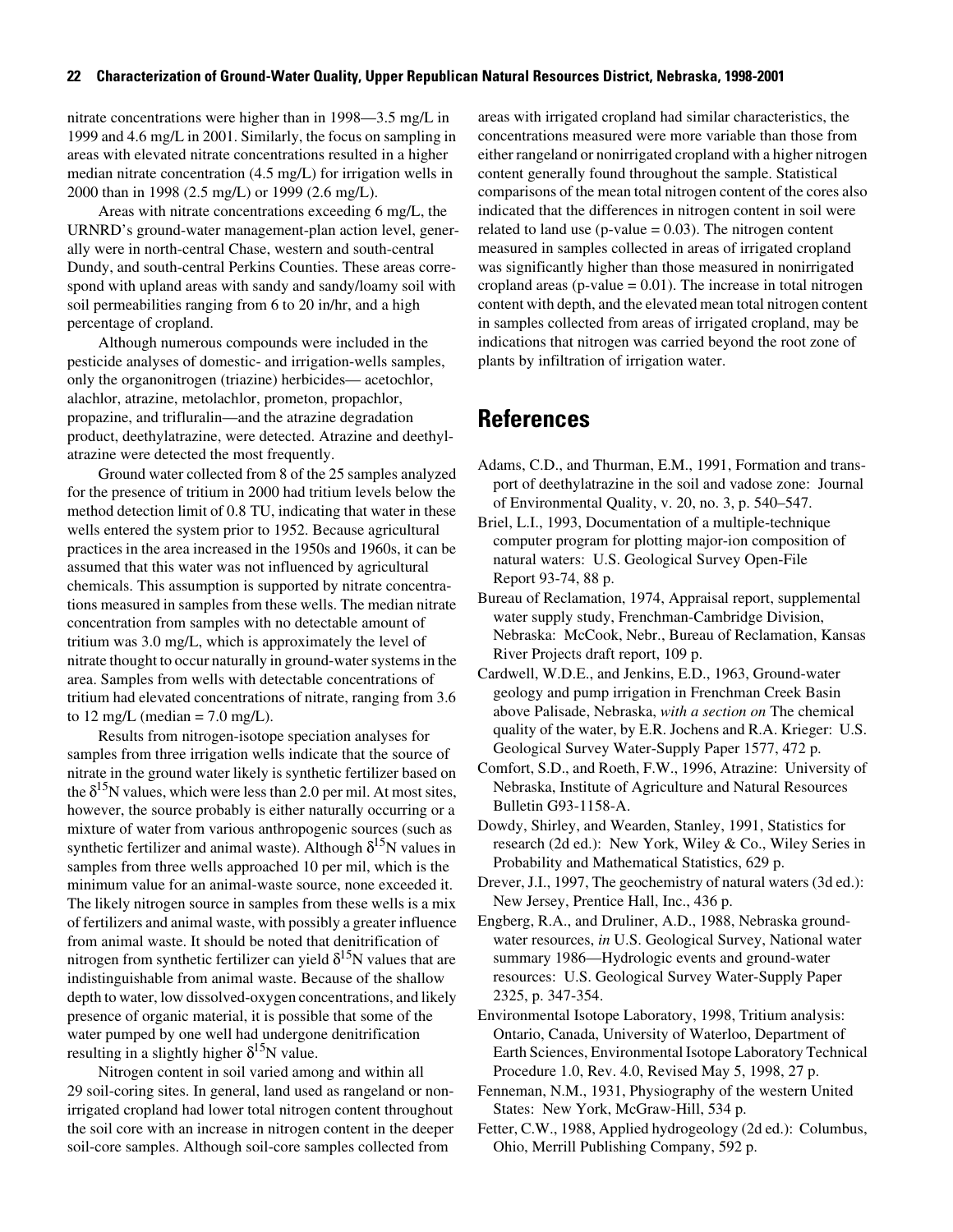Fishman, J.J., and Friedman, L.C., eds., 1989, Methods for determination of inorganic substances in water and fluvial sediments: U.S. Geological Survey Techniques of Water-Resources Investigations, book 5, chap. A1, 545 p.

Follett, R.F., Keeny, D.R., and Cruse, R.M., eds., 1991, Managing nitrogen for groundwater quality and farm profitability: Madison, Wis., Soil Science Society of America, 357 p.

Heimes, F.J., Ferrigno, C.F., Gutentag, E.D., Luckey, R.R., Stephens, D.M., and Weeks, J.B., 1987, Comparison of irrigation pumpage with change in ground-water storage in the High Plains aquifer in Chase, Dundy, and Perkins Counties, Nebraska, 1975-83: U.S. Geological Survey Water-Resources Investigations Report 87-4044, 34 p.

Helsel, D.R., and Hirsch, R.M., 1992, Statistical methods in water resources: Amsterdam, The Netherlands, Elsevier Science, Studies in Environmental Science, v. 49, 522 p.

Hem, J.D., 1985, Study and interpretation of the chemical characteristics of natural water: U.S. Geological Survey Water-Supply Paper 2254, 263 p.

Johnson, B., 2001, Center pivots nearly two-thirds of State's irrigated acres, NU inventory shows: Nebraska Institute of Agriculture and Natural Resources, NU IANR Newsletter, July 25, 2001.

Kendall, Carol, 1998, Tracing nitrogen sources and cycling in catchments, *in* Kendall, Carol, and McDonnell, J.J., eds., Isotope tracers in catchment hydrology: Amsterdam, Elsevier Science, p. 519-576.

Kendall, Carol, and Caldwell, E.A., 1998, Fundamentals of isotope geochemistry, *in* Kendall, Carol, and McDonnell, J.J., eds., Isotope tracers in catchment hydrology: Amsterdam, Elsevier Science, p. 51-86.

Lappala, E.G., 1976, Changes in the water supply in the Upper Republican Natural Resources District, southwest Nebraska, from 1952–75: U.S. Geological Survey Open-File Report 76-498, 17 p.

Lappala, E.G., 1978, Quantitative hydrogeology of the Upper Republican Natural Resources District, southwest Nebraska: U.S. Geological Survey Water-Resources Investigations Report 78-38, 200 p., 10 pl.

Madison, R.J., and Brunett, J.O., 1985, Overview of the occurrence of nitrate in ground water of the United States, *in* U.S. Geological Survey, National water summary 1988—Hydrologic events, selected water-quality trends, and ground-water resources: U.S. Geological Survey Water-Supply Paper 2275, p. 93-105.

Mathey, S.B., ed., 1990, Ground-water site inventory system, v. 2, chap. 4, *in* National water information system user's manual: U.S. Geological Survey Open-File Report 89-587, 288 p.

McMahon, P.B., 2001, Vertical gradients in water chemistry in the Central High Plains aquifer, southwestern Kansas and Oklahoma panhandle, 1999: U.S. Geological Survey Water-Resources Investigations Report 01-4028, 47 p.

Nebraska Climate Office, 2003, Normals, means, and extremes for Nebraska: accessed October 30, 2003, at URL http://www.nebraskaclimateoffice.unl.edu/normals.htm

Nebraska Department of Natural Resources, 2002, Estimated water use in Nebraska, 1995: accessed April 23, 2002, at URL http://www.nrc.state.ne.us/otherresources/ waterreport95.html

Nowell, L.H., Capel, P.D., and Dileanis, P.D., 1999, Pesticides in stream sediment and aquatic biota—Distribution, trends, and governing factors: Boca Raton, Fla., CRC Press, Pesticides in the Hydrologic System Series, v. 4, 1,001 p.

Peckenpaugh, J.M., Kern, R.A., Dugan, J.T., and Kilpatrick, J.M., 1995, Simulated response of the High Plains aquifer to ground-water withdrawals in the Upper Republican Natural Resources District, Nebraska: U.S. Geological Survey Water-Resources Investigations Report 95-4014, 60 p.

Ponte, M., 2001, Configuration of water table (McCook Quadrangle): Conservation and Survey Division Water Survey Map GM-54.6, Conservation and Survey Division, Institute of Agricultural and Natural Resources, University of Nebraska-Lincoln, scale 1:250,000, 1 sheet.

Pritt, J.W., and Jones, B.E., eds., 1989, 1990 National Water Quality Services Catalog: U.S. Geological Survey Open-File Report 89-386, 132 p.

Sandstrom, M.W., Wydoski, D.S., Schroeder, M.P., Zamboni, J.L., and Foreman, W.T., 1992, Methods of analysis by the U.S. Geological Survey National Water Quality Laboratory—Determination of organonitrogen herbicides in water by solid-phase extraction and capillary-column gas chromatography/mass spectrometry with selected-ion monitoring: U.S. Geological Survey Open-File Report 91-519, 26 p.

Soil Conservation Service, 1963, Soil survey of Dundy County, Nebraska: U.S. Department of Agriculture, Soil Conservation Service, 89 p.

Soil Conservation Service, 1982, Soil survey of Chase County, Nebraska: U.S. Department of Agriculture, Soil Conservation Service, 187 p.

Soil Conservation Service, 1991, Soil survey of Perkins County, Nebraska: U.S. Department of Agriculture, Soil Conservation Service, 178 p.

Stanton, J.S., 2000, Distribution of nitrate in ground water in the Republican River Basin, southwest Nebraska, 1996-98: U.S. Geological Survey Water-Resources Investigations Report 00-4056, 6 p.

Starr, R.C., and Gillham, R.W., 1993, Denitrification and organic carbon availability in two aquifers: Ground Water, v. 31, no. 6, p. 934-947.

Steele, G.V., 1998, Nitrate and other water-quality characteristics, and nitrogen in the unsaturated zone, in the Red Willow and Hitchcock Counties Special Protection Area, southwest Nebraska, 1993-95: U.S. Geological Survey Water-Resources Investigations Report 98-4138, 71 p.

Steele, G.V., 1999, Interaction of streams and ground water in selected tributaries of the Republican River, Nebraska, 1998- 99: U.S. Geological Survey Water-Resources Investigations Report 99-4200, 6 p.

Strategic Diagnostic Inc., 1997a, Start-up manual for the RaPID assay system: Newark, Delaware, Strategic Diagnostic Inc., 22 p.